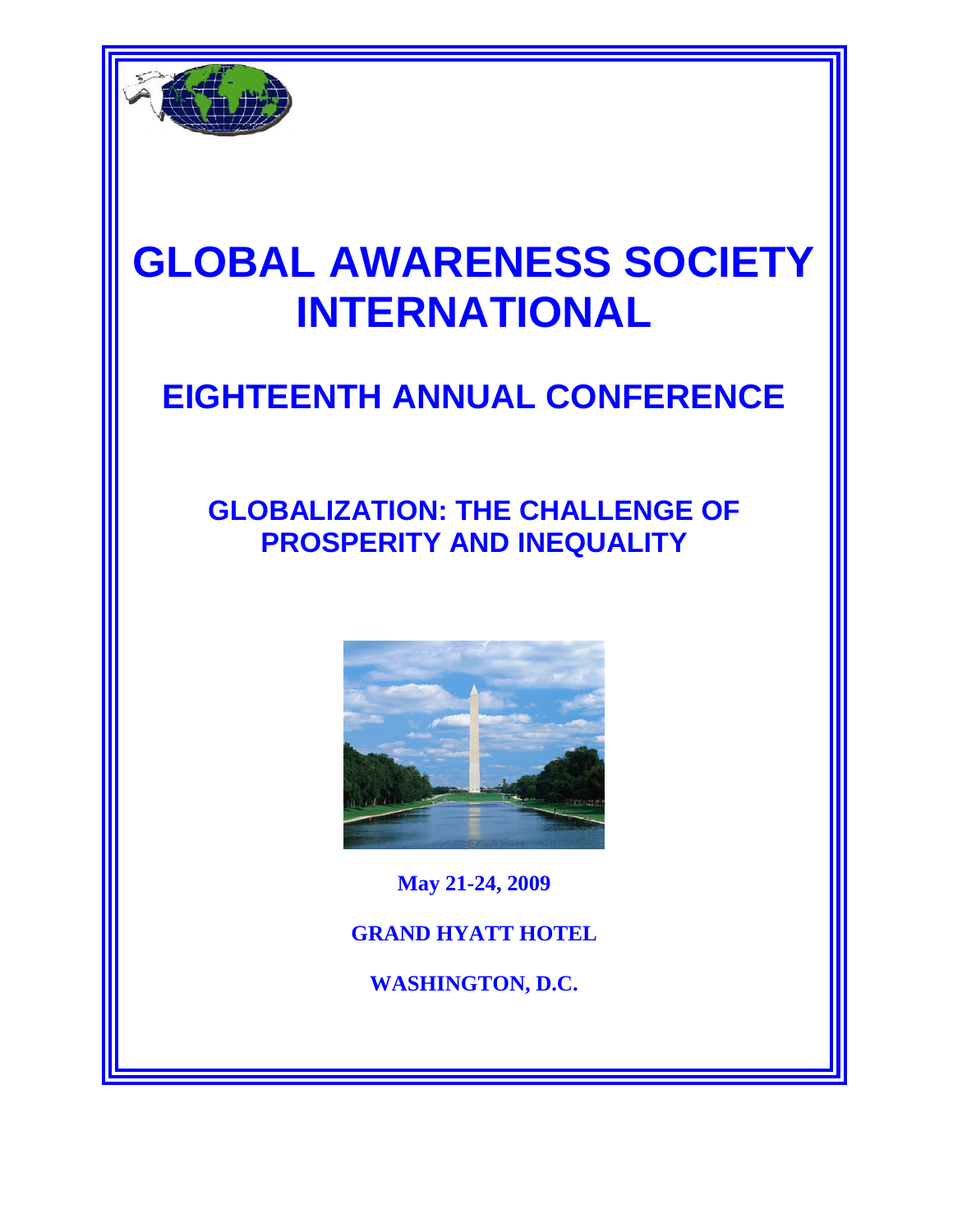#### GLOBAL AWARENESS SOCIETY INTERNATIONAL

The Global Awareness Society International, Inc. is a non-profit organization composed of people and organizations of various backgrounds that recognize that the world is no longer made up of independent nations and cultures. This technological induced change affects everyone. We, as an organization, wish to explore the exciting potential that globalization of the world's cultures and societies presents to each and every one of us as citizens of this planet. Established in 1991, our membership includes both academic and non-academic based professionals and individuals from various organizations and nations including the United States.

Globalization has made possible what was once merely a vision: the peoples of our world united under the roof of one Global Village. Yet, despite increasing interdependence, conflicts continue to blemish the landscape of our planet. We believe that a vital step toward achieving peace, harmony, and cooperation among the diverse peoples of our globe is to promote mutual understanding and appreciation for one another. Global Awareness Society International strives to turn a global vision into global reality.

Purposes of the Global Awareness Society International

- To promote awareness of the diversity of cultures within our global community.
- To enhance our understanding of the political, economic, social, demographic, technological, and environmental issues among members of the global community.
- To increase sensitivity to issues related to rapid globalization.
- To develop a mutual support network of scholars, professionals, interested people and organizations.
- To provide multiple forums for the exchange of research, knowledge, and expertise on people oriented issues related to globalization.
- To help people recognize the diversity and interdependence of the globe's peoples and the process of globalization.
- To develop and expand the number of national or regional Global Awareness Societies under the direction of the GASI to pursue our common goals.

#### **Journal**

The *Journal of Global Awareness* is the peer reviewed journal of the Society. Articles to be considered for publication should be submitted to Editor-in-Chief, Dr. Jay Nathan, Tobin College of Business, St. John's University, 8000 Utopia Parkway, Jamaica, NY 11439. Full submission requirements can be obtained from Dr. Nathan at nathanj@stjohns.com.

#### **Contact Information**

Global Awareness Society International, 400 East Second Street, Bloomsburg University, Bloomsburg, PA 17815, Voice: 570-389-5177, Fax: 570-389-3599, Email: GASI@bloom.edu or changshubroh@aol.com. Global Awareness Society International, Inc. is a 501-c-3 non-profit corporation under the guidelines of the U.S. Internal Revenue Service.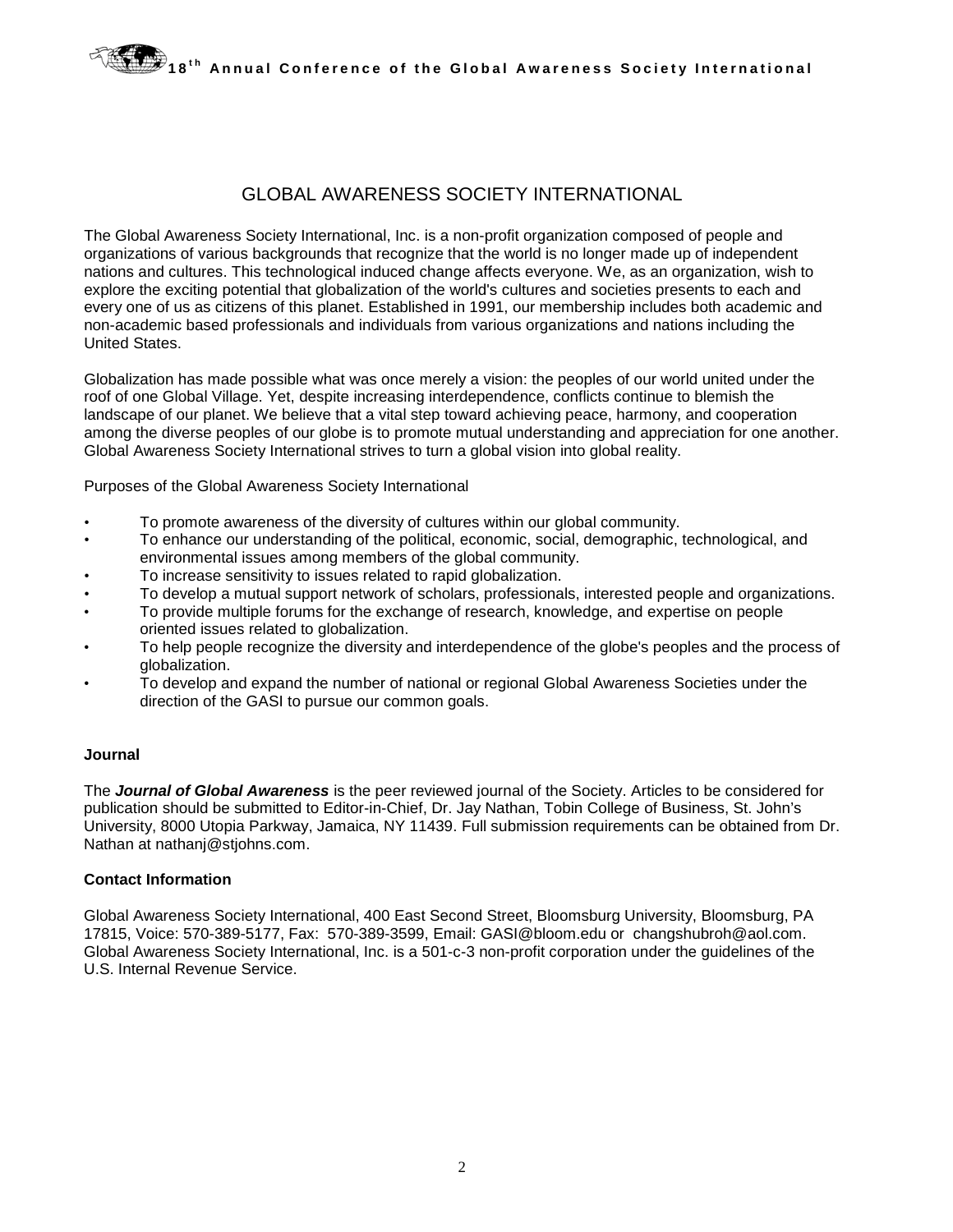#### **Global Awareness Society International Officers**

|                                                                   | Founder and Board Chair<br>Dr. Chang Shub Roh<br><b>Bloomsburg University</b> |                                                                                   |
|-------------------------------------------------------------------|-------------------------------------------------------------------------------|-----------------------------------------------------------------------------------|
| President<br>Dr. Ransford W. Palmer<br><b>Howard University</b>   | President-Elect<br>Dr. George Agbango<br><b>Bloomsburg University</b>         | <b>Past President</b><br>Dr. Michael M. Seipel<br><b>Brigham Young University</b> |
| Treasurer<br>Dr. James C. Pomfret<br><b>Bloomsburg University</b> | Secretary<br>Dr. Patricia Hopson<br>Shelton<br><b>Millersville University</b> | <b>Executive Director</b><br>Dr. Madhay P. Sharma<br><b>Bloomsburg University</b> |

|                                                         | <b>COMMITTEE</b>                    | <b>GLOBAL AWARENESS SOCIETY INTERNATIONAL CONFERENCE</b> |
|---------------------------------------------------------|-------------------------------------|----------------------------------------------------------|
| Dr. James C. Pomfret                                    | Dr. Ransford W. Palmer<br>President | Dr. George Agbango<br>Conference Program Chair           |
| <b>Vice Board Chair</b><br><b>Bloomsburg University</b> | <b>Howard University</b>            | <b>Bloomsburg University</b>                             |

#### A Message from GASI President

I am pleased to welcome you to Washington, DC for the eighteenth annual conference of the Global Awareness Society International (GASI). Over the past five years we have burnished our international credentials with conferences in Moscow, Rome, and Seoul. And here in the United States we have met in Chicago and San Francisco. This year we have come to the Nation's Capital at a historic moment in the life of the United States and indeed the world. The American people have elected its first African American president who has committed himself to bring change to the nation and the world now facing the greatest economic challenge since the Great Depression.

It is also a challenge to globalization. As a global organization, this is therefore an opportune time for us to meet in the Nation's Capital to give voice to our different perspectives on the implications of this challenge for prosperity and inequality around the world. True to our multidisciplinary mission, the conference papers will discuss a wide range of problems affecting the human condition. It is my sincere hope that out of these discussions will come enlightenment.

Ransford W. Palmer, President Global Awareness Society International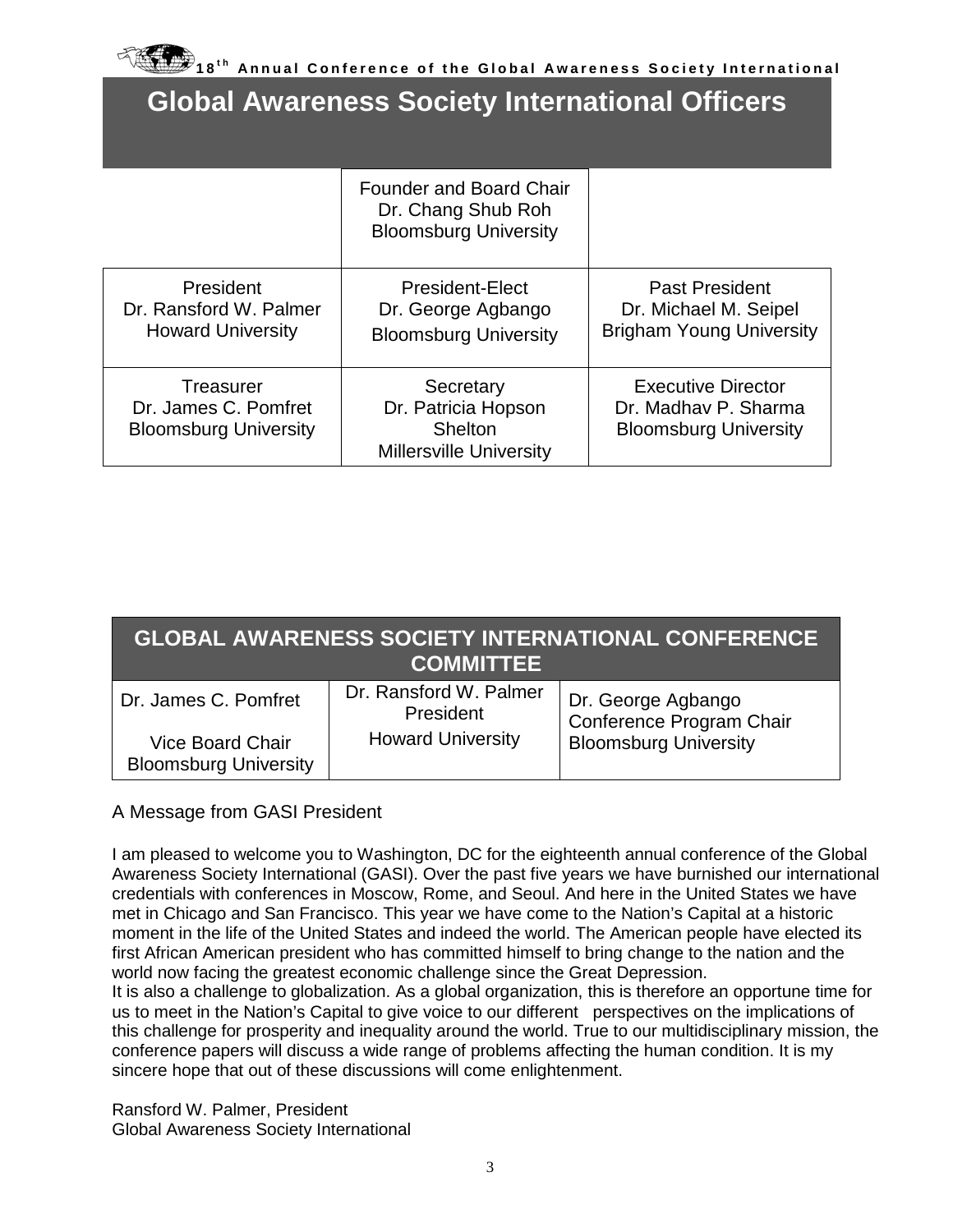

#### GREETINGS FROM THE CONFERENCE PROGRAM CHAIR

It is a great pleasure to join the Founder and the President of GASI in welcoming all of you to Washington, DC, the national capital of the United States to brainstorm on global issues for the next few days. We could not have convened at a better time than this time nor could we have met at a better location than in Washington, DC where the world comes together. We could not have chosen a more appropriate theme for this conference than this: *Globalization: the Challenge of Prosperity and Inequality*.

The current global economic quagmire that has brought distress to many nations—particularly, those of the developing nations—firmly confirms the need for our organization as forum for research and global education. The world is interconnected and interdependent. No nation is truly an island. Through our deliberations here, we will be contributing our ideas towards the establishment of a proactive agenda for global peace, security, and understanding.

Let us take advantage of the diversity of our participants and make acquaintances for future networking, collaborative research and which will bond us for many years to come. The program committee is particularly pleased with the increased participation of students at this year's conference. They are our future: GASI belongs to them. I urge our returning members to reach out to these young scholars, and to first time participants, and make them feel at home. With your help, this conference will be another memorable one.

George A. Agbango

| Thursday, May 21, 2009        |                                                                                                                                                        |
|-------------------------------|--------------------------------------------------------------------------------------------------------------------------------------------------------|
| $4:00 - 6:00$ PM              | On -site Registration                                                                                                                                  |
| $4:00 - 5:00$ PM              | Global Awareness Society International, Inc Board of                                                                                                   |
|                               | <b>Directors Meeting</b>                                                                                                                               |
| $5:00 - 6:00$ PM              | <b>GASI Consultants and Officers Meeting</b>                                                                                                           |
| <b>Friday, May 22, 2009</b>   |                                                                                                                                                        |
| $8:30 - 9:00$ AM              | <b>Conference Opening</b>                                                                                                                              |
| 9:00-10:00 AM                 | <b>Plenary Session</b>                                                                                                                                 |
|                               | 10:30 AM - 5:15 PM Contributed Paper Sessions                                                                                                          |
| $6:00 - 7:00$ PM              | Book Reception-Grand Hyatt                                                                                                                             |
| <b>Saturday, May 23, 2009</b> |                                                                                                                                                        |
| $8:00 - 8:30$ AM              | Coffee, Tea, and Muffins                                                                                                                               |
| $8:30$ AM $-$ 4:30 PM         | <b>Contributed paper Sessions</b>                                                                                                                      |
| $4:30 - 5:30$ PM              | Annual Business meeting and Preview of Poland<br>2010 Conference                                                                                       |
| $6:30-9:30$ PM                | Global Banquet - Tony Cheng's Chinese Restaurant<br>619 H Street, N.W.                                                                                 |
| <b>Sunday, May 24, 2009</b>   |                                                                                                                                                        |
|                               | 10:00 AM - 2:00 PM Cultural Experience in Annapolis. MD<br>Sign-up at Registration. Bus transportation<br>leaves Hyatt at 10:00 sharp. Cost is \$50.00 |
| 2:00-5:00 PM                  | Cookout at the home of GASI President, Ransford Palmer                                                                                                 |

#### **Conference Event Summary**

**Presenters: Please see Presenter Index for presentation time at the back of this booklet.**

**Requirements for submitting papers to the Conference Proceedings are on page 27.**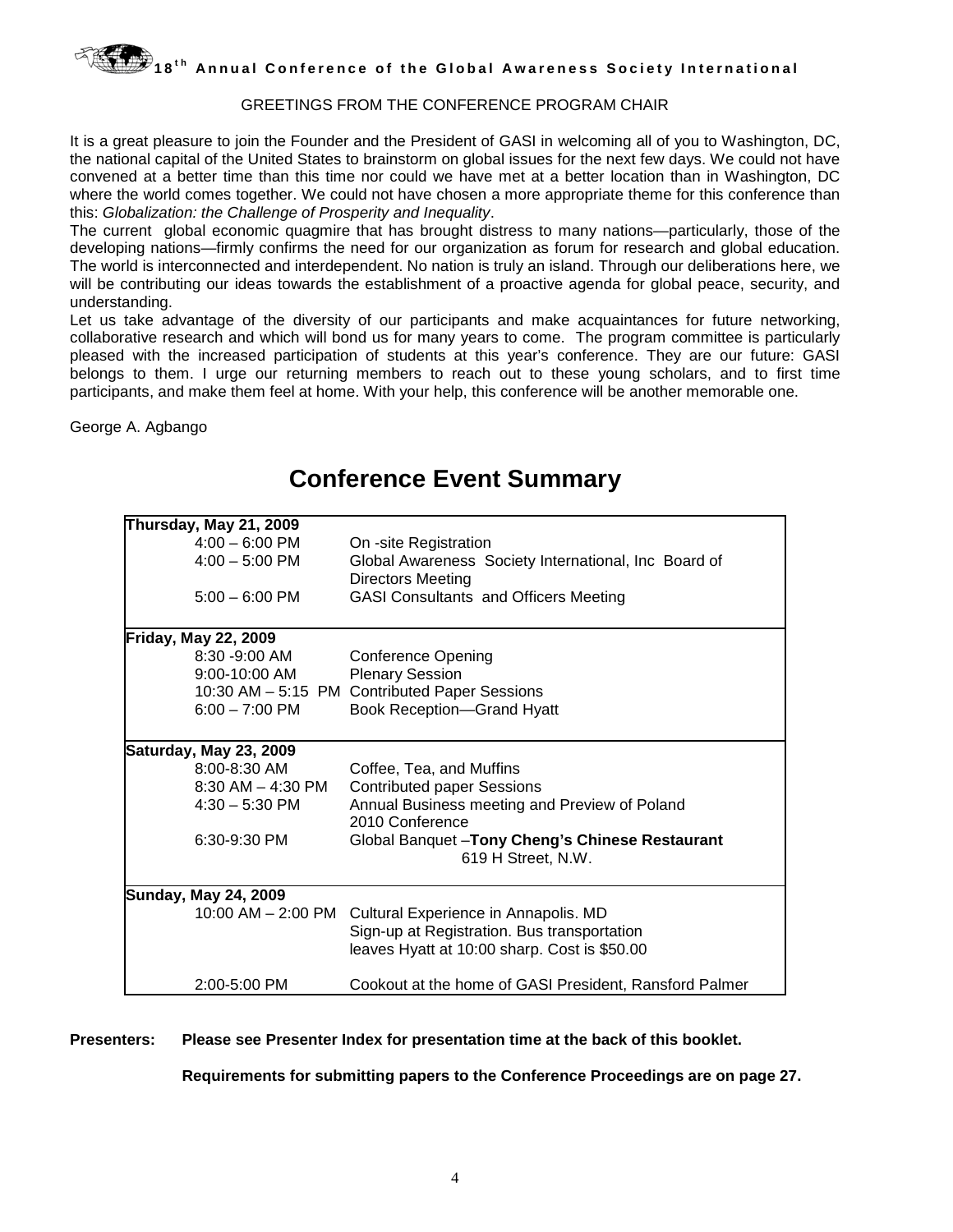

**GLOBAL AWARENESS SOCIETY INTERNATIONAL 18TH ANNUAL CONFERENCE MAY 21-24, 2009 Washington D.C. Grand Hyatt Hotel** 

**REGISTRATION 4:00 – 7:00 PM** **Architects Foyer**

**THURSDAY, May 21, 2009 4:00 – 5:00 PM**

#### GASI BOARD OF DIRECTORS MEETING

**Bullfinch/Renwick Room**

### **5:00 – 6:00 PM Bullfinch/Renwick Room**

GASI OFFICERS AND CONSULTANTS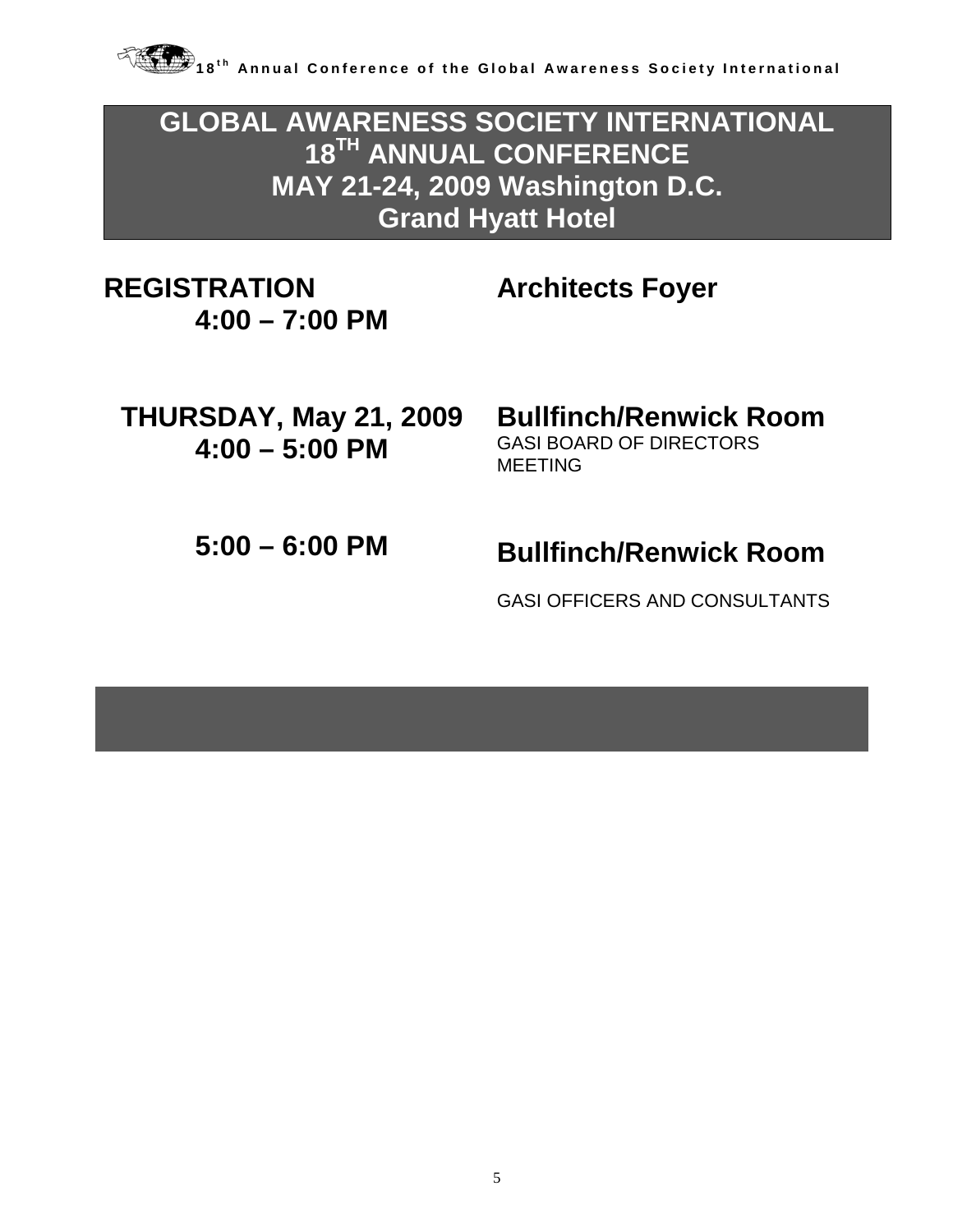#### **FRIDAY May 22, 2009**

#### **Friday 8:00 – 5:00 Registration**

# **Farragut/Lafayette Foyer**

### **Friday 8:30 - 9:00 Farragut/ Lafayette Room**

**Conference Opening** Ransford Palmer, GASI President Howard University

#### **Opening Remarks**

Orlando L. Taylor Howard University Dean of Graduate Studies

### **Friday 9:00 - 10:00 Farragut/ Lafayette Room**

**Plenary Session Globalization: Challenges of Recovery and Development from Regional Perspectives**

| 10:00              | <b>COFFEE BREAK</b>                          | <b>Montgomery College</b>                        |
|--------------------|----------------------------------------------|--------------------------------------------------|
| Middle East        |                                              | Shah M. Mehrabi                                  |
| Europe             |                                              | Heidrun Hagen<br>Germany                         |
| Caribbean          |                                              | Stanley Lawson<br>St. John's University          |
| Central Asia       |                                              | Jay Nathan<br>St. John's University              |
| Africa             |                                              | Wold Zemedkun<br><b>Norfolk State University</b> |
| Session Moderator: | Chang S. Roh<br><b>Bloomsburg University</b> |                                                  |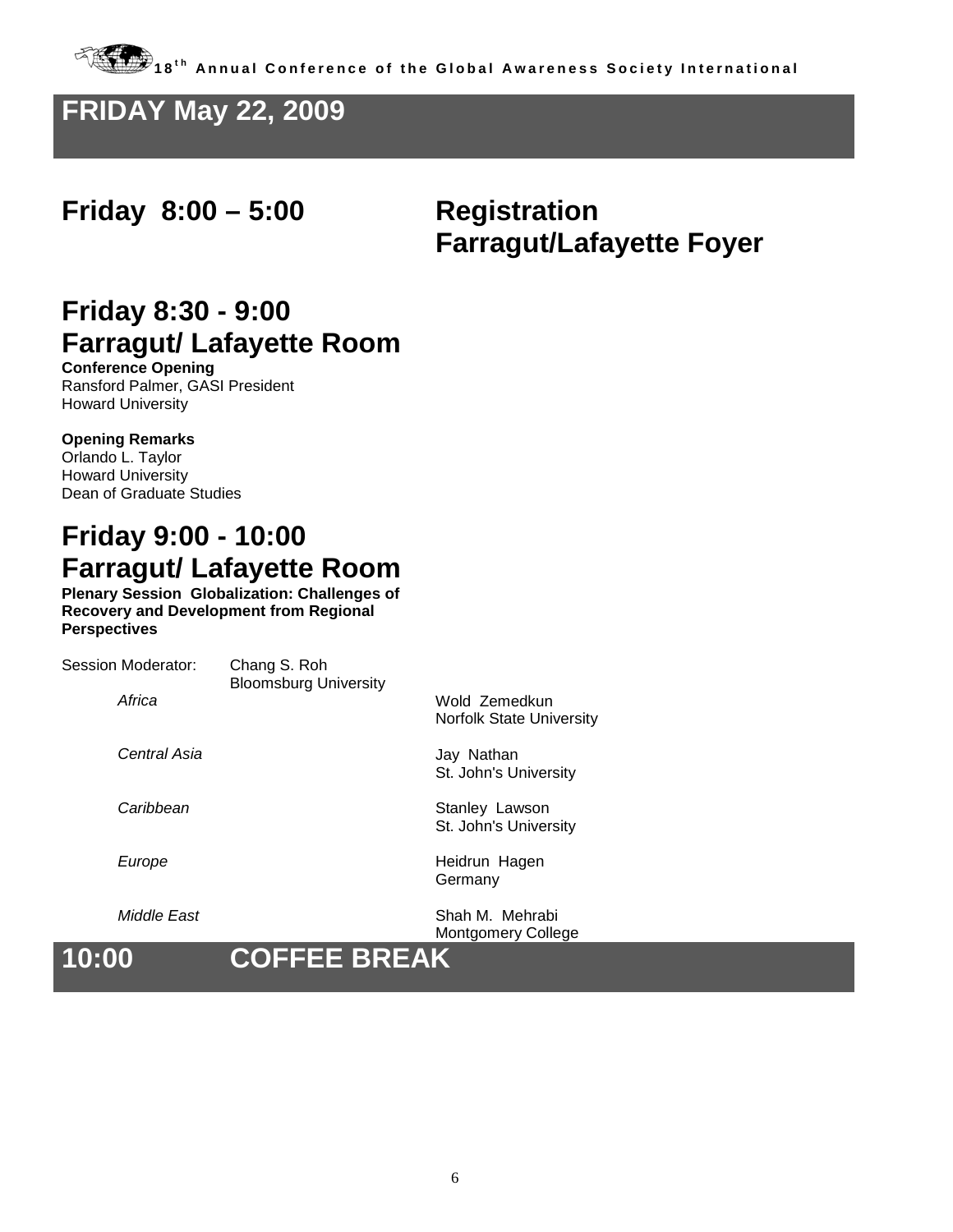

#### **Friday 10:30-11:45 Farragut/Lafayette Room**

Session: 1

**Title: Understanding the Caribbean World**

Session Moderator:

Howard University

*Living on the edge: Addressing the Realities of Deportation to the Caribbean through Multi-Modal Community Approach*

**Poverty in Haiti Isson Joseph** 

*Vision for Caribbean Unity: Free Movement of People under the Caribbean Single Market and Economy(CSME)*

*External versus Internal Constraints on Caribbean Development: Once again, for the last time?*

*The Caribbean Economy in the Age of Globalization*

#### **Friday 10:30-11:45 Renwick Room**

Session: 2 **Title: Dimensions and Dynamics of Global Change** Session Moderator: Kenneth E. Bauzon St. Joseph's College

*Gender, HIV/AIDS, and Stigma in East Africa* Leticia Nkonya My Sister's Place *Counterinsurgency in the Philippines: History, Theory, Practice* Kenneth E. Bauzon St. Joseph's College *Migration and Social Organization: the Case of El Salvador* Lillian Moncada-Davidson Queens College, CUNY

Maria T. Gomes Howard University

Brigham Young University

Melissa Williams Howard University

Dawn Richards Elliott Texas Christian University

Ransford Palmer Howard University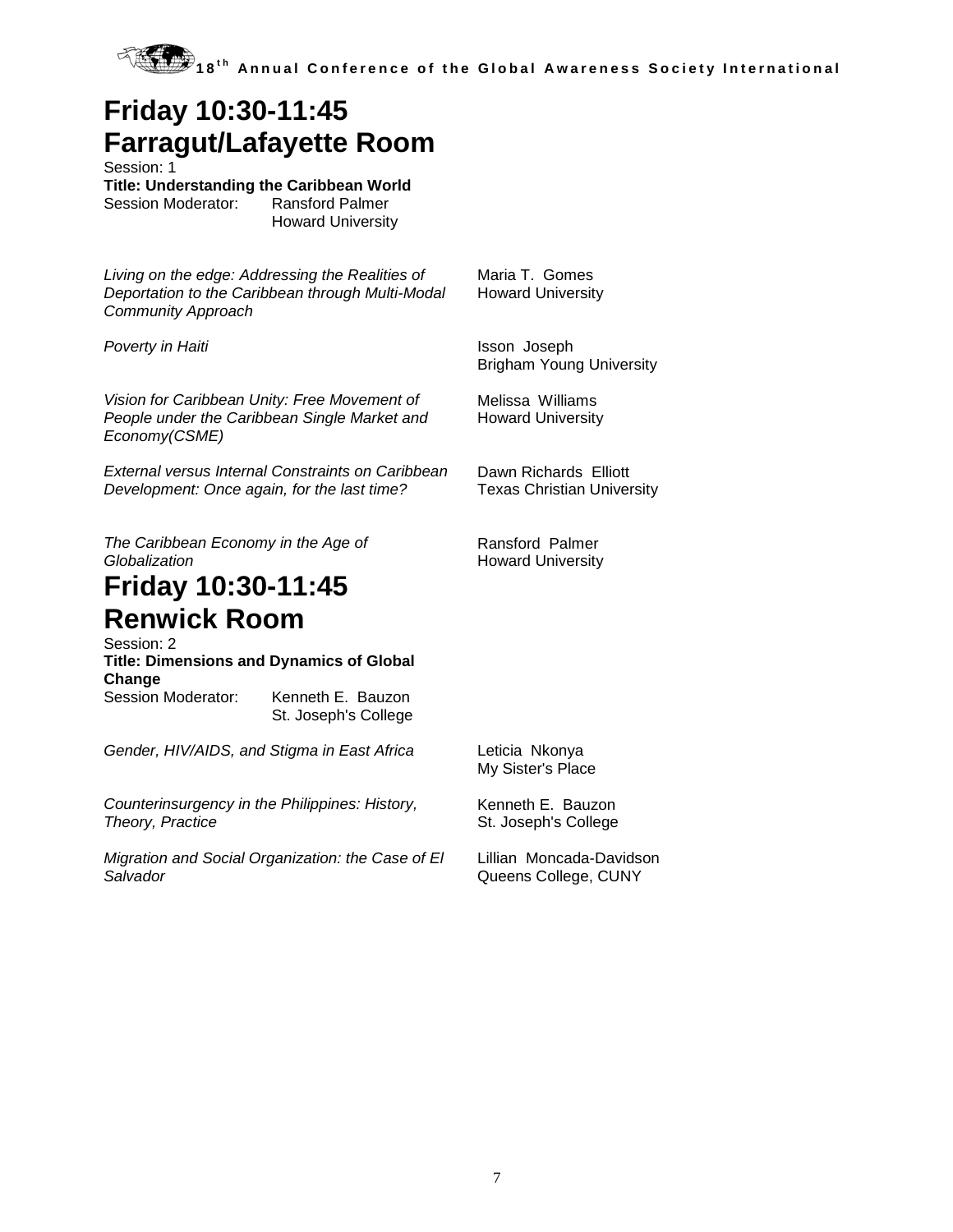#### **Friday 10:30-11:45 Bulfinch Room**

| Session: 3                    |                |                          |
|-------------------------------|----------------|--------------------------|
| <b>Title: Law and Society</b> |                |                          |
| Session Moderator:            | Bennett Odunsi | Jackson State University |

*A Second Chance at Life without Parole: Exploring Higher Education as an Alternative Strategy for Preventing Recidivism*

*Digitalizing Crime Scenes for Global Distribution* Curvin Huber

Quentin D. Holmes Jackson State University

DeSales University

Bennett Odunsi

*The Impact of Information Technology on Human Rights Infringement by Law Enforcement Organization in Developing Polity: The Case of Nigeria*

*Strategies for Reducing the Cost of Recidivism through Structured Programs: The Case of the USA*

Jackson State University

Ann Myrick Jackson State University

### **Friday 10:30-11:45 Burnham Room**

Session: 4 **Title: Global Economic Crisis** Session Moderator: St. John Fisher College

| Evaluating the Progress of International Institutions | Raeesa Khan                     |  |
|-------------------------------------------------------|---------------------------------|--|
| and Their Impact on the Global Economy                | <b>Bloomsburg University</b>    |  |
| Global Economic Tsunami: Causes, Effects and          | Wold Zemedkun                   |  |
| Lessons                                               | <b>Norfolk State University</b> |  |
|                                                       |                                 |  |

*The Impact of the Lending Crisis on Student Loans* Ibraham M Badawi St. John's University

### **LUNCH ON YOUR OWN**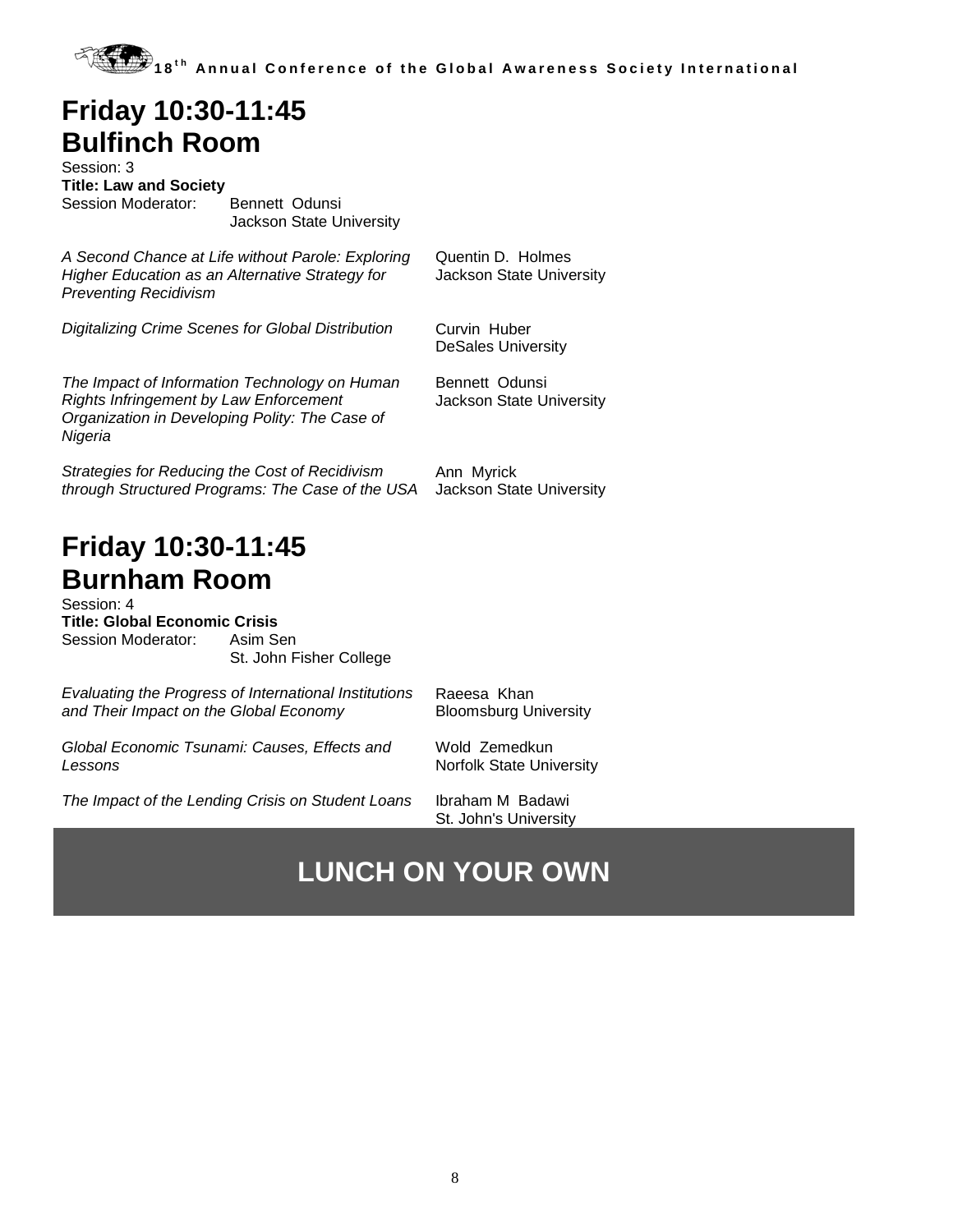

#### **Friday 1:00 - 2:15 Farragut/ Lafayette Room**

Session: 5 **Title: Stability and Conflict in the Middle East** Session Moderator: Jackson State University *The Impact of the Israeli Occupation Policies on Palestinian Education*

*Spending on Global War on Terror: Implications for Domestic Policy Implementation*

*The Impact of Political Conflict on Palestinian Children*

*National Interest vs. Public Interest: The Case of the Iraq War*

**The New Generation and Religiosity** The New Generation and Religiosity

Mai Abdul Rahman Howard University

Eunice V. Akoto Jackson State University

Brittany Hofman Brigham Young University

Michelle R. Sarver Bloomsburg University

University of Tehran

#### **Friday 1:00-2:15 Renwick Room**

Session: 6 **Title: Economic Recovery in Developing Countries**<br>Session Moderator: Berhanu Mengistu

Old Dominion University

*Foreign Direct Investment, Domestic and Economic Growth* Samuel Adams Ghana Institute of Management and Public Administration *The Impact of Medium Term Public Expenditure Management on Economic Growth in Sub-Saharan Africa* Berhanu Mengistu Ralph Cann-Tamakloe

*Development Problems in Sub-Saharan Africa* Hailu Abatena

Old Dominion University

Norfolk State University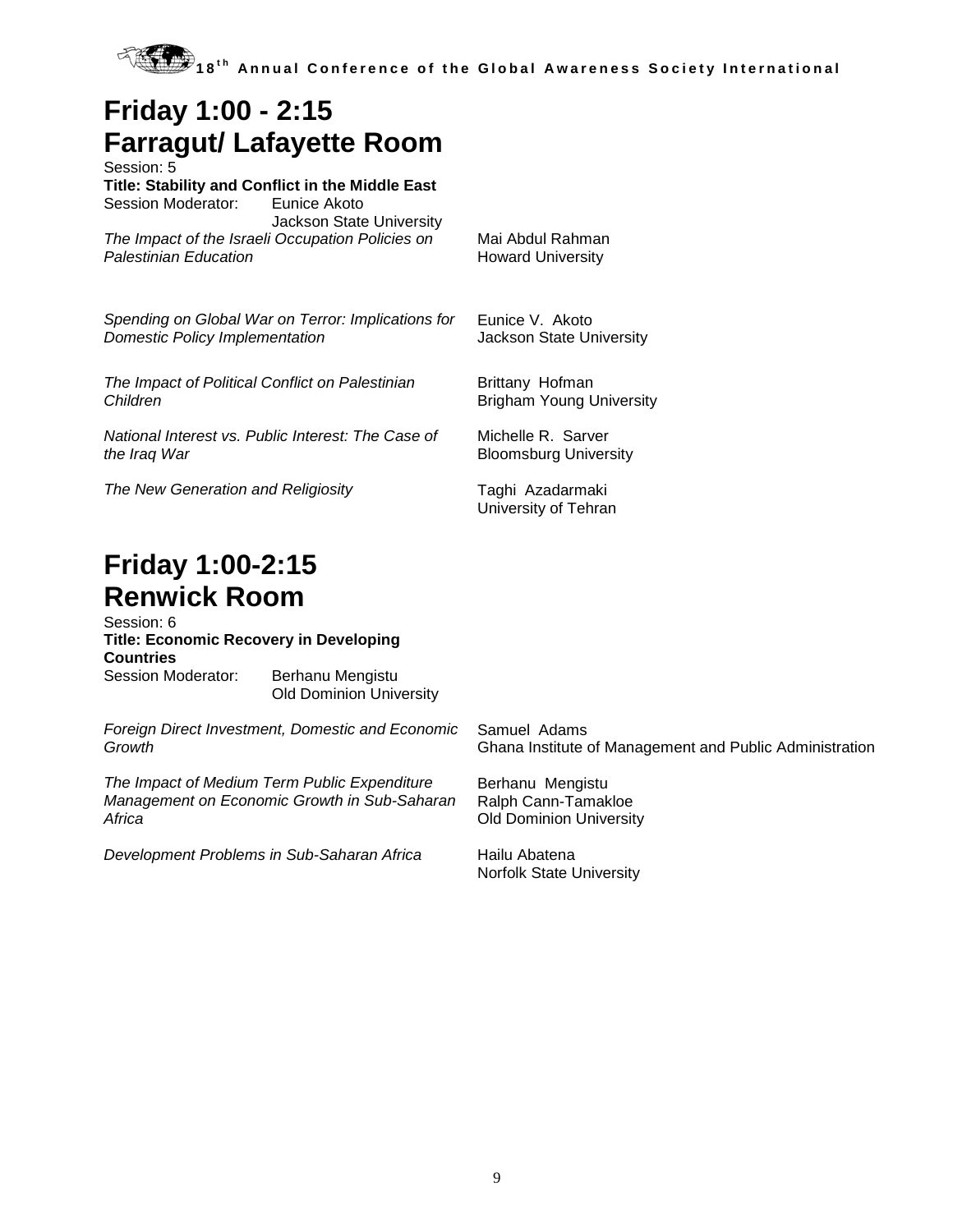#### **Friday 1:00-2:15 Bulfinch Room**

Session: 7 **Title: Gender Diversity in the Hospitality Industry: An Empirical Study in Turkey** Session Moderator: Musa Pinar Valparaiso University

*Gender Diversity in the Hospitality Industry: An Empirical Study in Turkey*

Musa Pinar Michael K. McCuddy Valparaiso University Metin Kozak Mulga University Ibrahim Birkan

#### **Friday 1:00 - 2:15 Burnham Room**

Session: 8 **Title: Issues in Global Politics** Session Moderator: Old Dominion University

*Nixon, Ping Pong, and the Beginning of China's Global Age*

*The "New" Issue of Statelessness: Globalized Conceptions of Citizenship and State Power*

*Politics, Corruption, and Bureaucratic Neutrality in Developing Countries: The Case of Ghana*

*Safeguarding Legal Rights of Citizens: The Case of Ethiopia*

**2:15 COFFEE BREAK Architects Foyer**

Dachang Cong University of Texas at Dallas

Lindsey Kingston Syracuse University

George Agbango Bloomsburg University

Tassew S. Gizaw Old Dominion University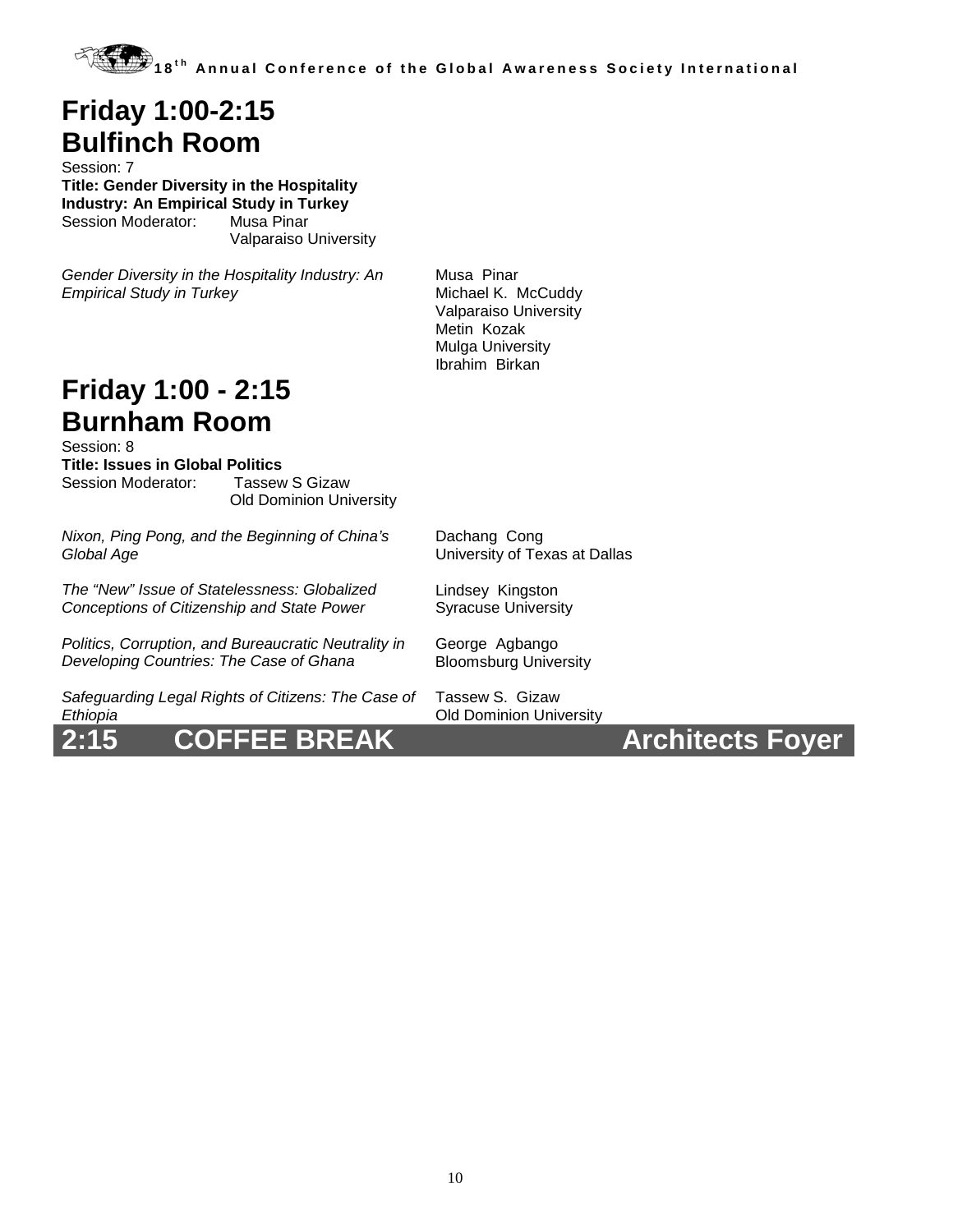

### **Friday 2:30-3:45 Farragut/ Lafayette Room**

Session: 9 **Title: Global Health Care Systems Session Moderator: Bloomsburg University**

*Gender Empowerment and Health Behaviors* Tahlia Cozzens

*Global Outsourcing: How Contracting Out of Health Care Cleaning and Support Work Increases Inequality*

*Mental Health in Ukrainian Orphanage Children* LaDawn Park

Brigham Young University

Daniyal Zuberi The University of British Columbia

Brigham Young University

Bloomsburg University

*Lithuanian Deaf Culture* Joanie Marie Thomas

#### **Friday 2:30-3:45 Renwick Room** Session: 10

| ucssiuit. Tu<br><b>Title: Student Panel:</b> | <b>Comparative Education:</b><br><b>Analysis of USA and</b><br>the World |
|----------------------------------------------|--------------------------------------------------------------------------|
| Session Moderator:                           | Madhav Sharma<br>International Education<br><b>Bloomsburg University</b> |

*Diversity through America's Past Time: A Brief History on Multiculturalism in Major League Baseball*

*Foundations of Moral Education in Ancient and Modern China: A Critical Examination* 

Discussants from Bloomsburg University:

| Sherrol      | Browne   |
|--------------|----------|
| Nikitaben A. | Patel    |
| Sumeet       | Sandhu   |
| Manisha      | Shreatha |
| Catherine    | Wachira  |

Jerome Manley Bloomsburg University

Shuangshuang Shi Bloomsburg University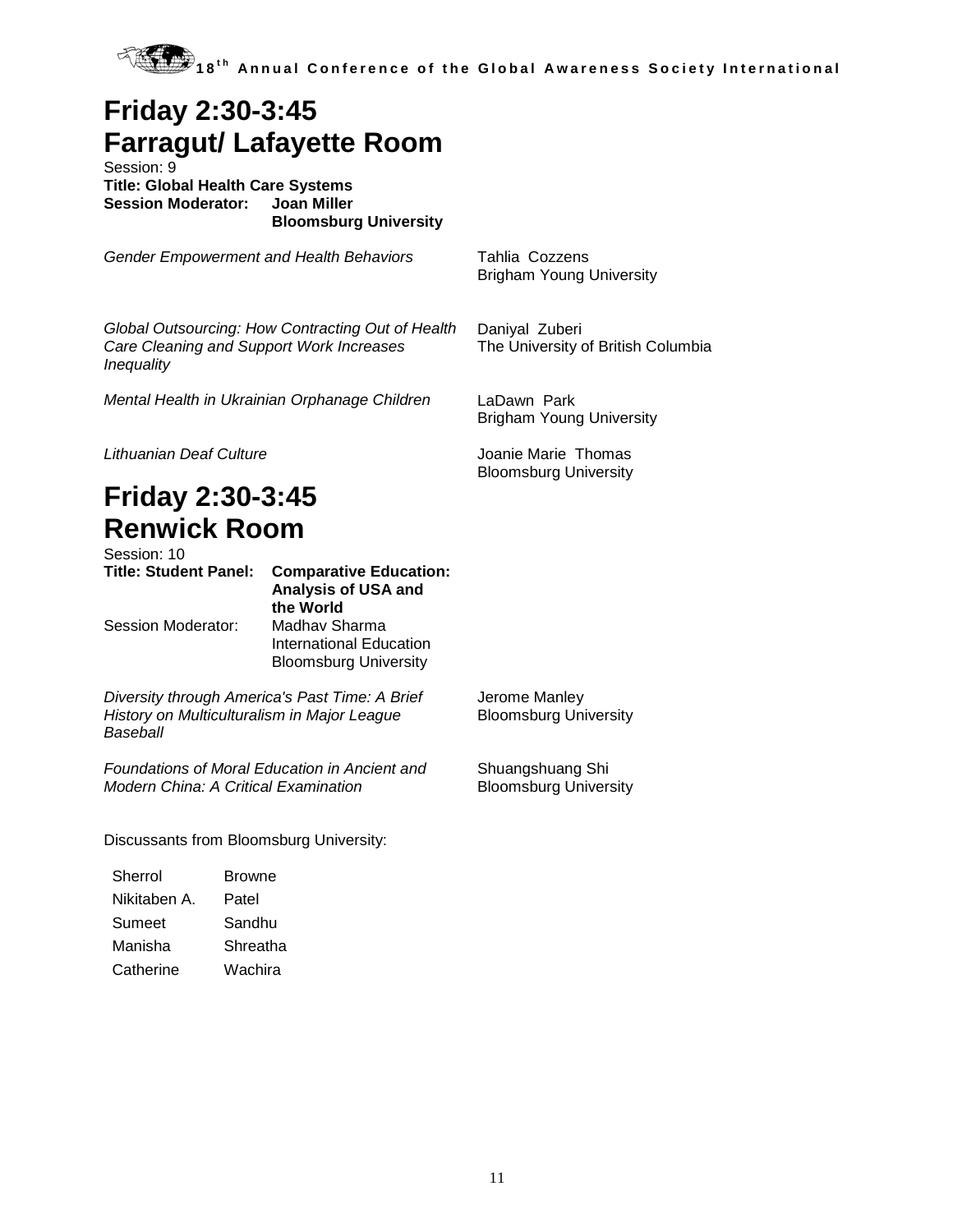### **Friday 2:30-3:45 Bulfinch Room**

Session: 11 **Title: Global Economic and Management Issues** Session Moderator: Qisi Zhang

Indiana University *Converging Microcredit and Susu: Social Capital Banking at Work Among Women Weavers In the Volta Region of Ghana*

*Yoga and Its Health Benefits* Nikitaben Patel

Howard University

Angela Mills

Bloomsburg University

*Employee Involvement and Union Outcome: Assessing the Moderating Influence of Perceived Inflation*

*A Framework of Management Science in ESL Background*

Edward Osei Akoto Jackson State University

Qisi Zhang Guishan Wang Yubing Wang Indiana University of Pennsylvania

#### **Friday 2:30-3:45 Burnham Room**

#### Session: 12 **Title: Global Perspectives on Counseling**

**Theory & Practice** Geoffrey J. Palmer Bowie State University

*Counseling Attitude Scale Validation among Jamaican Americans*

*Acculturation Experiences of Central American Immigrants in the United States: Counseling Latinos*

*Projecting Client Internal Dialogues to Increase Multicultural Awareness: A Modification of the Triad Training Model*

*The Relationship between the Eating Habits of African American Parents and their Child's Attitude toward Physical Wellness*

Geoffrey J. Palmer Bowie State University

Sarita M. Sankey Bowie State University

Connie Maple University of New Mexico

Tanika Brown Bowie State University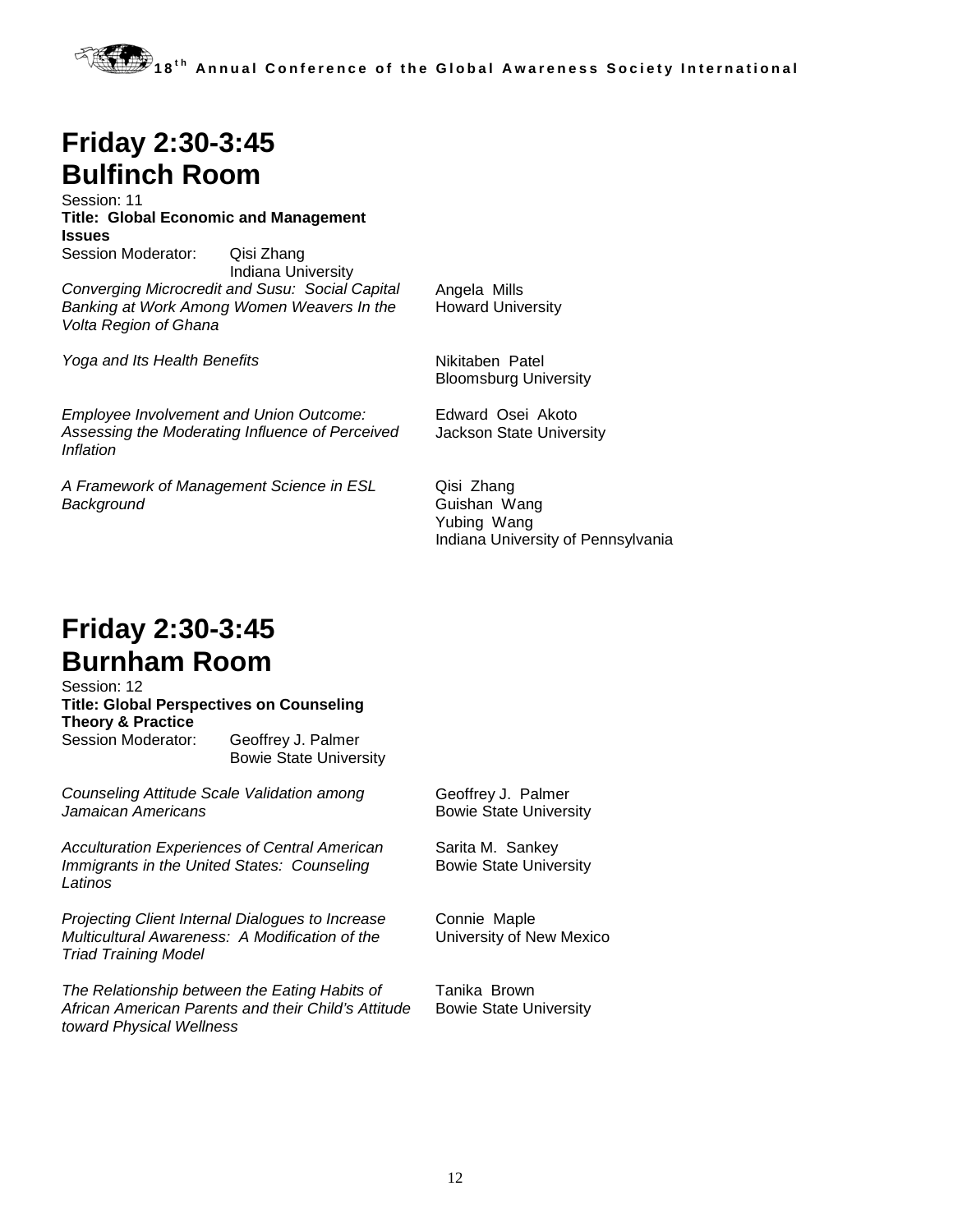### **Friday 4:00-5:15 Renwick Room**

Session: 13 **Title: The Global University** Session Moderator: Hussein Fereshteh

Bloomsburg University

*Economics and Business Education: Challenges and Opportunities*

Saleem Khan Madhav Sharma Bloomsburg University

Hussein Fereshteh Bloomsburg University

*Cross-cultural Learning Centers to Promote Sensitivity and Understanding: Gardner's and Dewey's Teaching Theories*

*United Kingdom and United States Cultural and Political Similarities, Differences, and Contributions: A Social Studies Multicultural Global Teaching Lesson*

#### **Friday 4:00-5:15 Bulfinch Room**

Session: 14 **Title: Understanding the Global World** Session Moderator: Shreekant Joag St. John's University

*Globalization's Challenges for the Developed Countries*

Globalization Challenges in Central Asia **Face Solution** Jay Nathan

**Globalization Challenges in Nepal** Madhav Sharma

*Globalization Challenges in the Caribbean* Stanley Lawson

Nicole Baruch Bloomsburg University

Shreekant Joag St. John's University

St. John's University

Bloomsburg University

St. John's University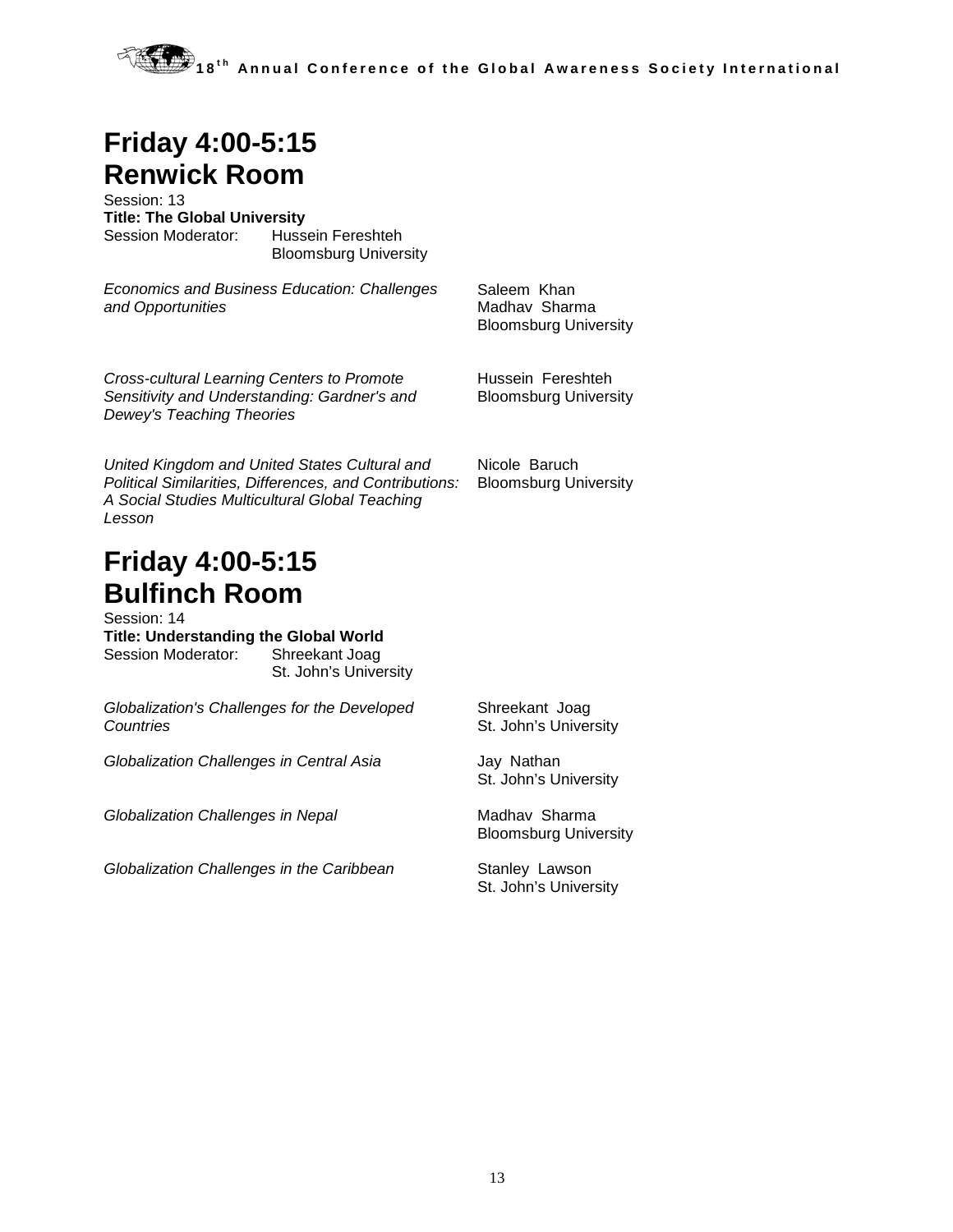### **Friday 4:00-5:15 Farragut/Lafayette Room**

Session: 15 *The Essential Humanity Project, Continued: Street Photo Portraits, Stories, and Comments about Homelessness*

Gary Clark Bloomsburg University

# **Book Reception**

**Friday 6:00-7:00**

#### **PENN QUARTER AB**

**Introduction by Dr. Dawn Elliott of Texas Christian University**

**Comments by Ransford W. Palmer** 

#### *THE CARIBBEAN ECONOMY IN THE AGE OF GLOBALIZATION*

**By Ransford W. Palmer Copyright © 2009 Palgrave Macmillan Ltd New York, NY 10010**

*Light Snacks and Cash Bar*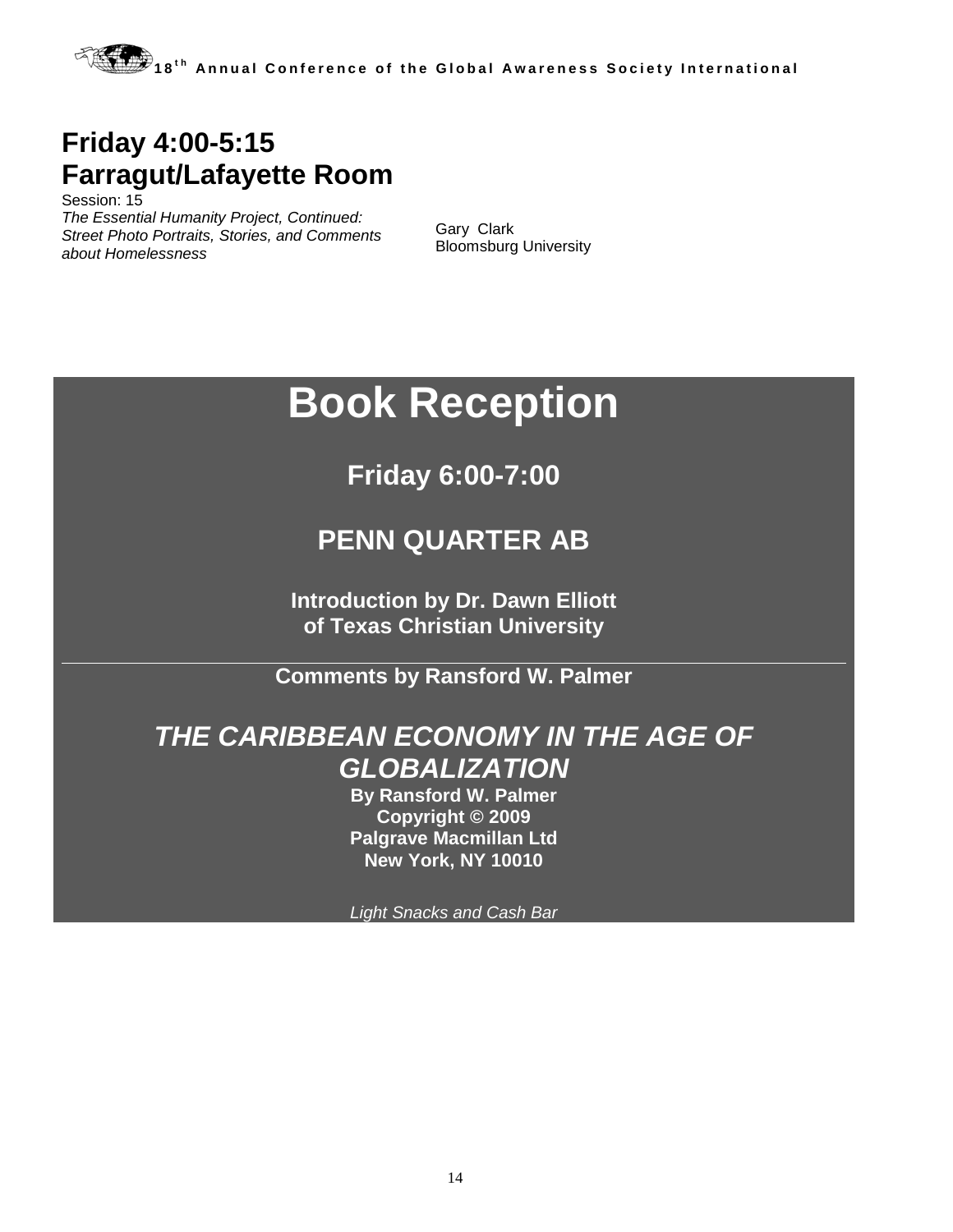#### **SATURDAY 8:00 – 8:30 AM SHARP!! CONSTITUTION FOYER COFFEE, BAGELS, AND MUFFINS**

**Saturday May 23, 2009 8:00 – 12:00 Registration Constitution Foyer**

### **Saturday 8:30-9:45 Constitution Room A**

Session: 17 **Title: Society and Social Change** Session Moderator: Ronald Meyers East Stroudsburg University

*Materialism vs. Moral Values: Essential Issues in Tertiary Teaching*

*Family Changes in Iran* Taghi Azadarmaki

**Special Education Law in China Yanhui Pang** Yanhui Pang

**The Challenge of Inequality in Shakespeare Ronald Meyers** 

### **Saturday 8:30-9:45 Constitution Room C**

Session: 18 **Title: Obama and the Global Economic Crisis** Session Moderator: Bloomsburg university

*The New Leadership Practices for Solving the Current Economic Crisis*

*Rebuilding US Image Abroad: The Challenge for Obama* **George Agbango** 

*Are the Media Supporting an Alternative Global Order? A Critical Discourse Analysis of the 2009 World Social Forum*

*Globalization and Income Inequality in Developing Countries* Samuel Adams

### **Saturday 8:30-9:45 Constitution Room D**

Session: 19 **Title: International Social Work Issues** Faith Perriera Dowling College

University of Tehran

Bloomsburg University

East Stroudsburg University

Asim Sen St. John Fisher College

Bloomsburg University

Koren Bedeau Edvan Brito Howard University

Ghana Institute of Management and Public Administration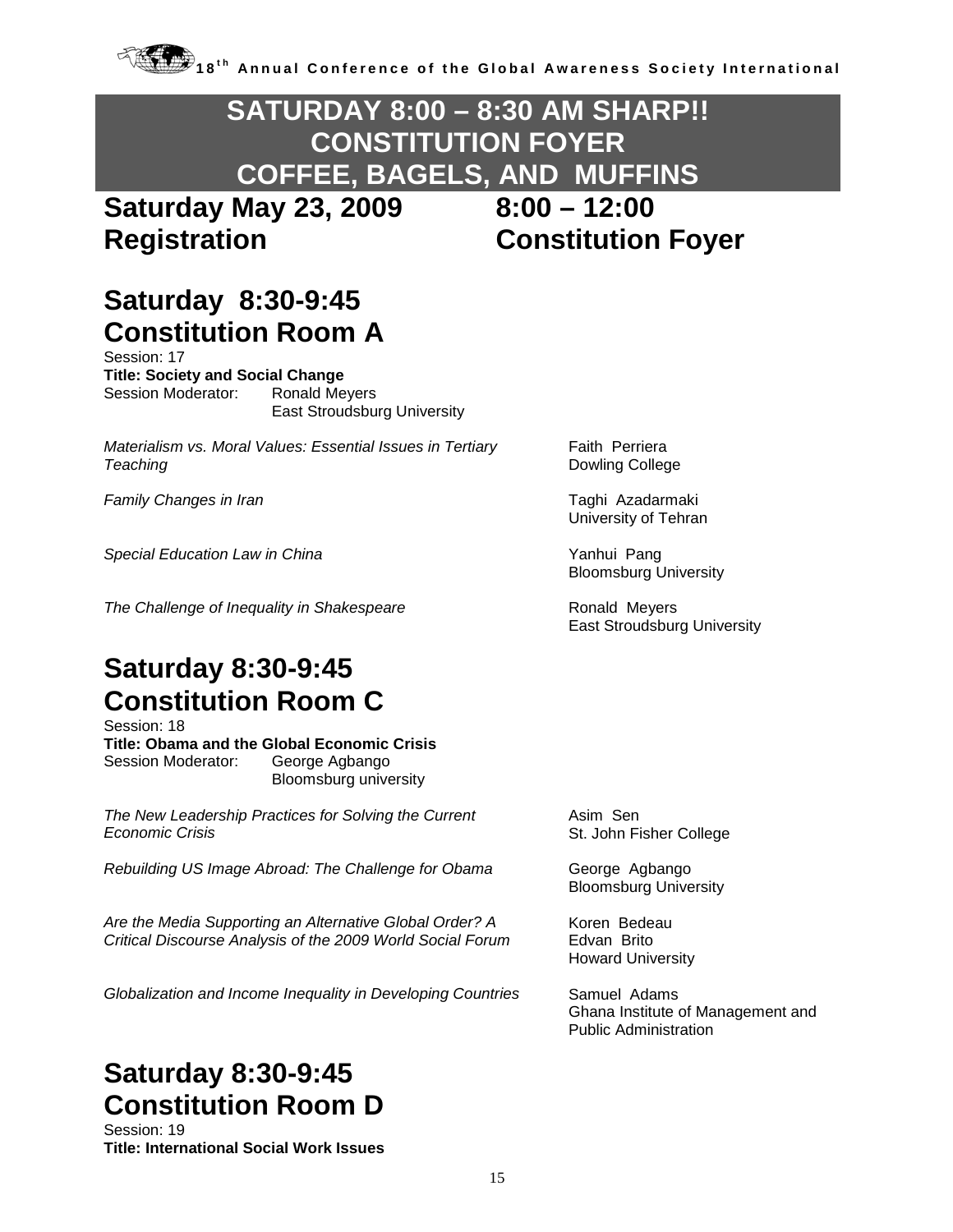**1 8 t h Annual Conference of the Global Awareness Society International** Session Moderator: Michael Seipel Brigham Young University

*Globalization, Social Exclusion, and the Challenge to American Cities*

Gender Empowerment Measure and Policy Change **Michael M.** Seipel

*Intimate Partner Violence and Help-Seeking Behavior among Ethnic Minorities: Raising Awareness to Provide Culturally Competent Services*

*Women's Security and Gender Empowerment* Tiffany Winder

Gender Empowerment and World Conflict **Lorna Heppler** Lorna Heppler

Lynn Todman Adler School of Professional Psychology

Brigham Young University

Sapna Mendon New York University

Brigham Young University

Marilla Leishman Brigham Young University

### **Plenary Session-Global Higher Education**

## **Saturday 10:00-11:00 Constitution A Room**<br>Session Moderator: James C. Pomfret

Session Moderator:

Bloomsburg University

*Challenges of Global Education* David L. Soltz

President Bloomsburg University

### **11:00 COFFEE BREAK Constitution Foyer**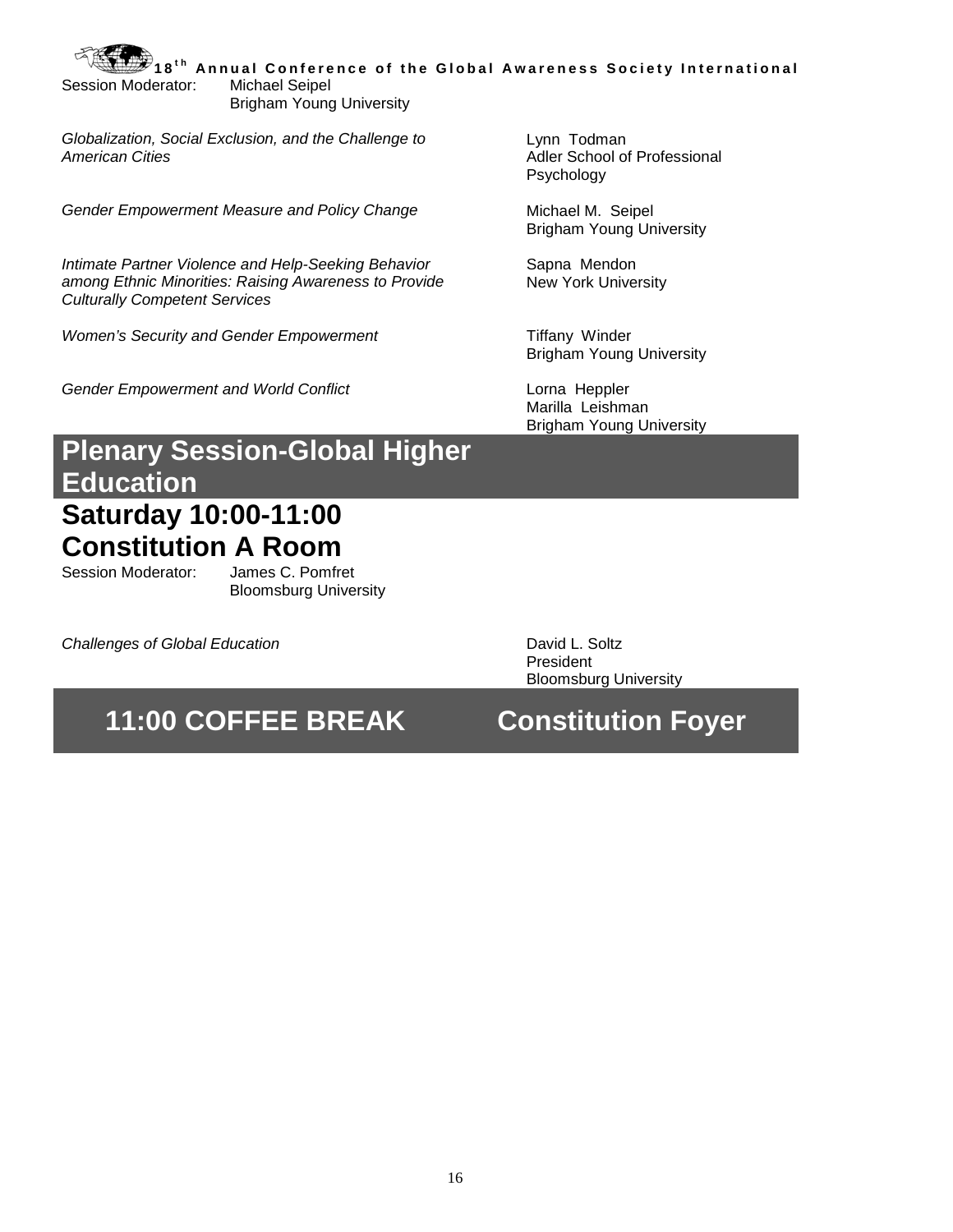

#### **Saturday 11:15-12:30 Constitution Room A**

Session: 21 **Title: Challenges in Health Service Delivery** Session Moderator: Shiyoung Roh Weiter, MD

The Effects of Wars on the Health Disparities in Africa **Valerie Stackman** 

Rebecca Reviere Howard University

*The Epidemic of HIV/AIDS in Sub-Saharan Africa and Selected Consequences: The Impact of Globalization*

Ivor Livingston Marcia Johnson Stefan L. Livingston Nyla Lyons Sabrina Smiley Howard University

Shiyoung Roh Weiter

Lahey Clinic

*Training New Surgeons and New Techniques: The Economic and Social Impact*

#### **Saturday 11:15-12:30 Constitution Room C**

Session: 22 **Title: The Immigrant Experience**

Session Moderator: Gary B. Reierson Greater Minneapolis Council of **Churches** 

*Feebly Alone in the Coexistence of White and Brown: The Living Truths of the Life of an American Born Chinese(A.B.C.) and the Newfound Longing Arising from Past, Present, and Future*

*An Innovative Response to the Challenge of Dramatic Increases in Immigration from Africa to the Twin Cities*

*The Patterns of Immigration: A Sociological Discussion* Taghi Azadarmaki

*Prosperity and Inequality: From Sweatshop to Closet* **Jordan Cerra** 

Jenny Shi Central Columbia High School

Gary B. Reierson Greater Minneapolis Council of **Churches** 

University of Tehran

Bloomsburg University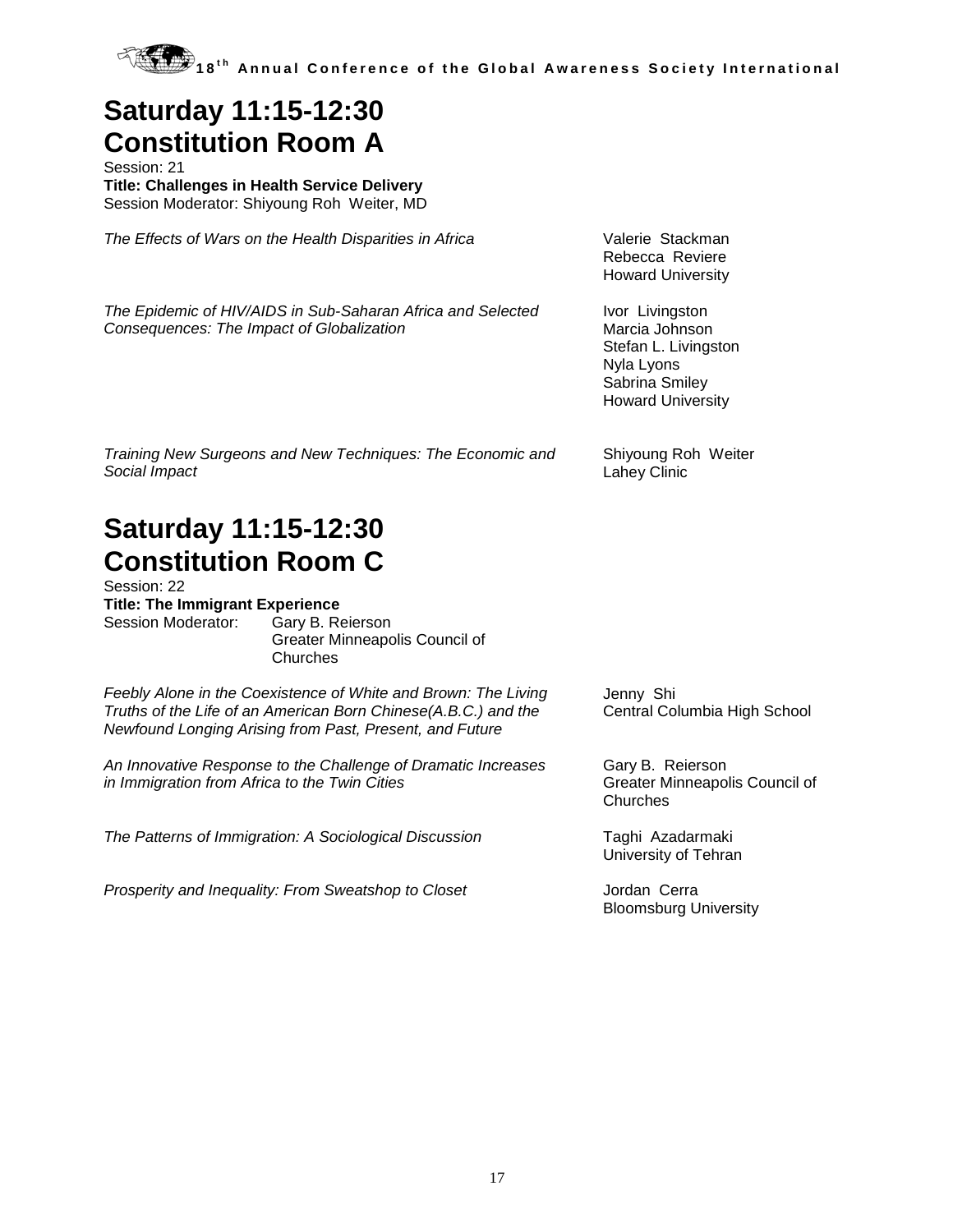#### **Saturday 11:15-12:30 Constitution Room D**

Session: 23 **Title: Global Issues from the Korean Perspective** (In English and Korean) Session Moderator: Sook Young Oh

*The Crisis of the Korean Economy* Jae Ha Kim

*The Failed History of Confucius Cultural DNA in Asia: Confucius Second Coming with Humanism for the Future World'* 

Discussants:

Sook Young Oh Duksung Women's University Chun Ho Park President of Ewha Woman's University Sociology Alumni Hee Sook Kim

#### **Saturday 11:15-12:30 Constitution Room E**

Session: 24

**Title: Aging in Global Society** Session Moderator: James H. Huber Discussants:

> Maragret Abbott Robert Abbott Thaddeus Piotrowski James H. Huber Chang Shub Roh

Past President of GASI Korea

Thomas H. Kang Center for Confucian Science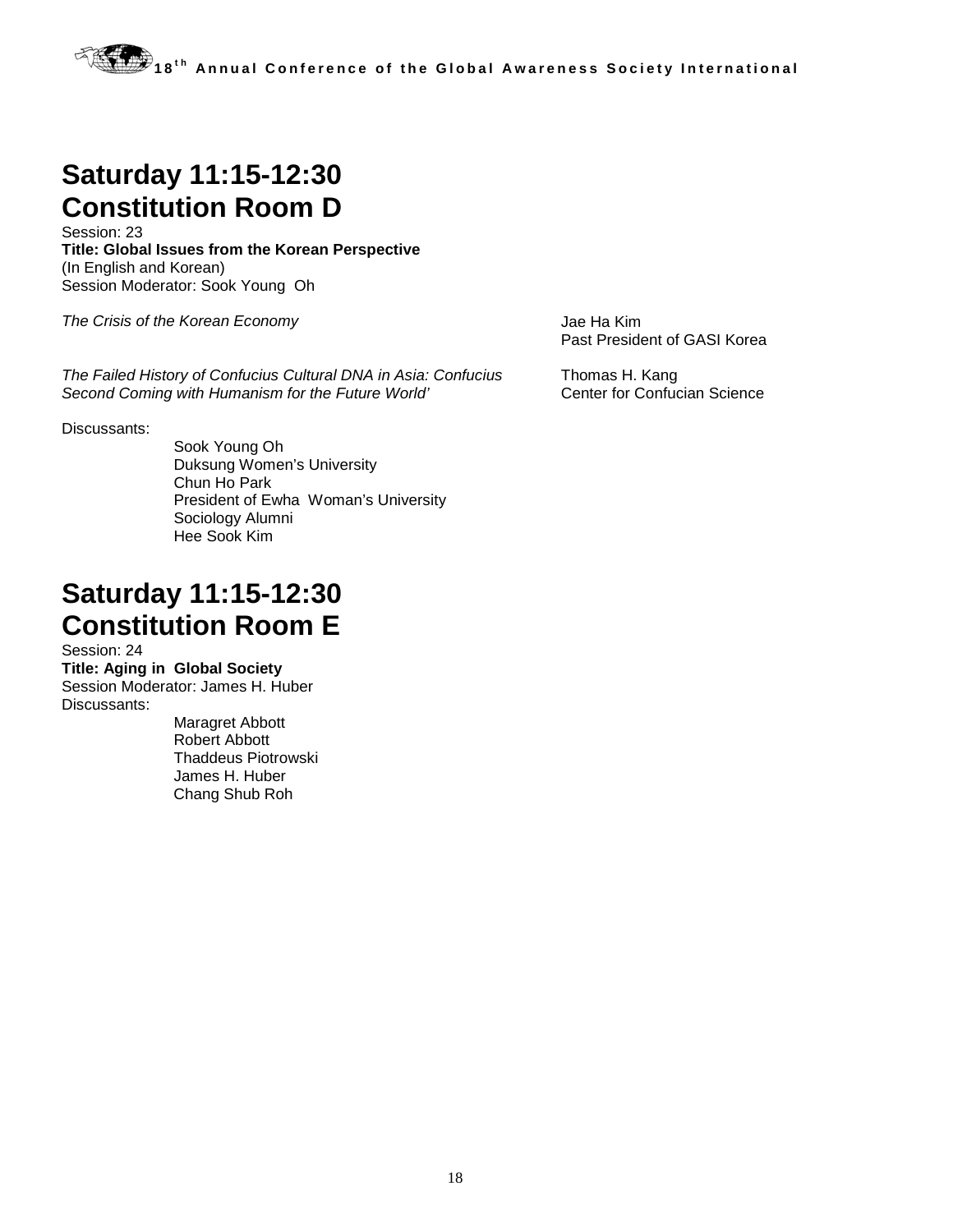### **Saturday 1:30-2:45 Constitution Room A**

Session: 25 **Title: Society and Culture**<br>Session Moderator: Ge **Geoffrey Palmer** Bowie State University

*Pruning the Culture Tree of Ghana: How Can the Traditional System of Authority Be a Change Agent to Development?*

*The (Near) Extinction of the Exotic: An Evaluation of International Tourism and Its Effects on the Local Place*

*The Construction of Cultural Identities in the Context of Global Communication: The Simpsons Go to Brazil*

*Coping with New Work Roles: Young Girls' Lives and Voices in an Urban Slum in India*

*European Football as a Promoter of Globalism and Multiculturalism: Origins and Historical Growth of Football Holligans*

#### **Saturday 1:30-2:45 Constitution Room C**

Session: 26 **Title: Global Health Care and Nursing Practice** Session Moderator: Joan Miller Bloomsburg University *Good Work in Nursing: An Overview of a Global Research Project* Joan Miller

*Graduate Nursing Administration Students: Analyzing Good Work as Described by Undergraduate Students-A Comparison of US and Slovene Students*

*Good Work in Nursing: The Perspectives of Western and Middle Eastern Nurses*

Daphne Lariba Nabila Ghana

Xiaochen Shi Penn State University-Schreyer Honors College

Edvan Brito Howard University

Manasi Pande University of Cambridge

David Shemilt Bloomsburg University

Bloomsburg University

Diane Haleem Marywood University

Linda Roussel Bloomsburg University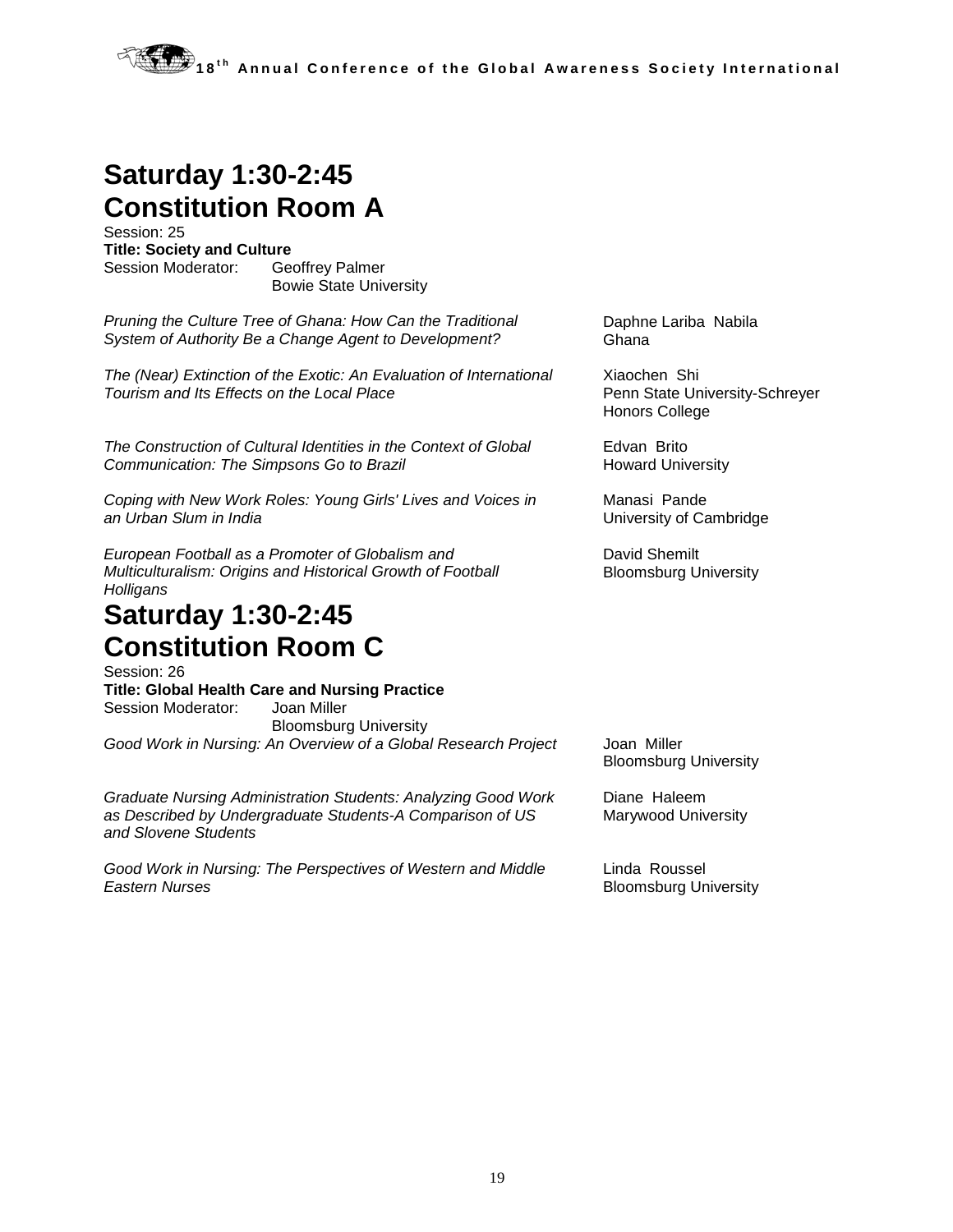#### **Saturday 1:30-2:45 Constitution Room D**

Session: 27 **Title: Global Environmental Issues**

Session Moderator:

*Transparency, Environmental Protection Policy, and Foreign Investment*

*Mining and Its Legal Support Systems: Legitimizing Environmental Destruction, Community Displacement and Human Rights Violations*

*Mobilizing Against Water Privatization: Globalization and Local Social Movements*

*Interstate Inequality in India: Measurement, Trends, and Factors*

#### **Saturday 1:30-2:45 Constitution Room E**

Session: 28 **Title: Latin America and the Caribbean: Challenges of Globalization**

Session Moderator: Alina Camacho-Gingerich St. John's University

*The Impact of Globalization in Puerto Rico* Frank P. LeVeness

*Teaching Entrepreneurism: Globalization and the Contradictions of Community Based Development*

### **2:45 COFFEE BREAK Constitution Foyer**

Srabana Gupta St. Thomas University

Leslie D. Costales Provincial Government of Nueva Vizcaya

Joanna L. Robinson University of British Columbia

Arvind Chaturvedi International Management Institute V. Upadhyay Indian Institute of Technology

St. John's University

Ann Galvin St. John's University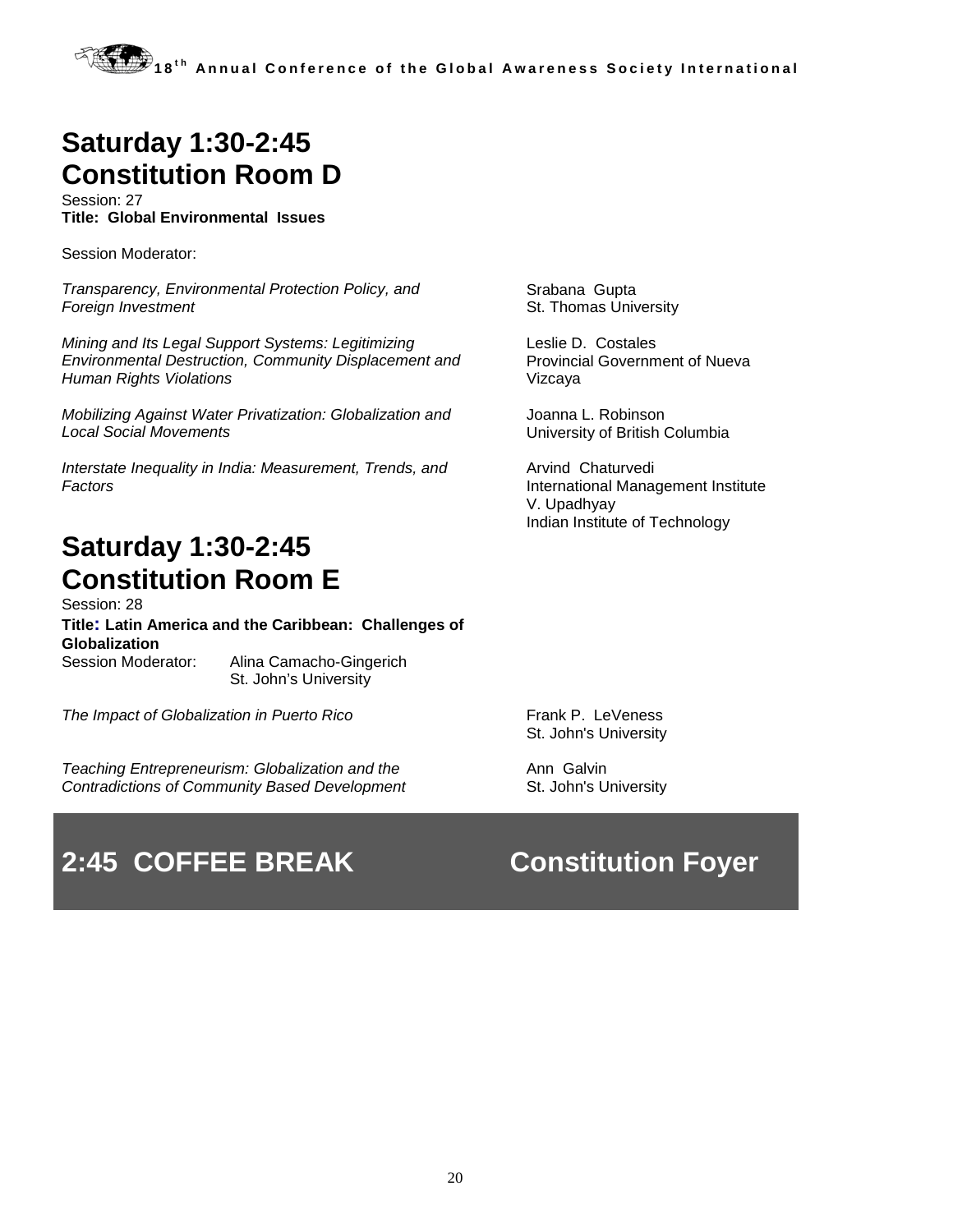#### **Saturday 3:00-4:15 Constitution A**

Session: 29 **Title: Multicultural Approaches in Teacher Education** Session Moderator: Shawnee State University

*Drawing, Coloring and Looking at Pictures as a Way to Teach Latino Literature in a Survey Course at an African University*

*The Impact of Holistic Method on Teacher Candidates' Self-efficacy*

*West vs. East: What Motivates Kids to Learn Mathematics?*

#### **Saturday 3:00-4:15 Constitution C**

Session: 31 **Title: Student Panel:** *Issues in Cultural Diversity: Managing Conflict in Cross-cultural Encounters* Session Moderator :Madhav Sharma

*Subtle French and American Nonverbal Communication: Differences between These Nations' Cultures*

Discussants from Bloomsburg University

| Sherrol      | Browne   |
|--------------|----------|
| Nikitaben A. | Patel    |
| Sumeet       | Sandhu   |
| Manisha      | Shreatha |
| Catherine    | Wachira  |

Angela B. Chamblee Virginia Union University

Kejing Liu Shawnee State University

Yixun Shi Bloomsburg University

Tim Mazer Bloomsburg University

**SATURDAY 4:30 – 5:30 Constitution A Room ANNUAL BUSINESS MEETING DISCUSSION OF POLAND 2010 and SITE FOR 2011 CONFERENCE**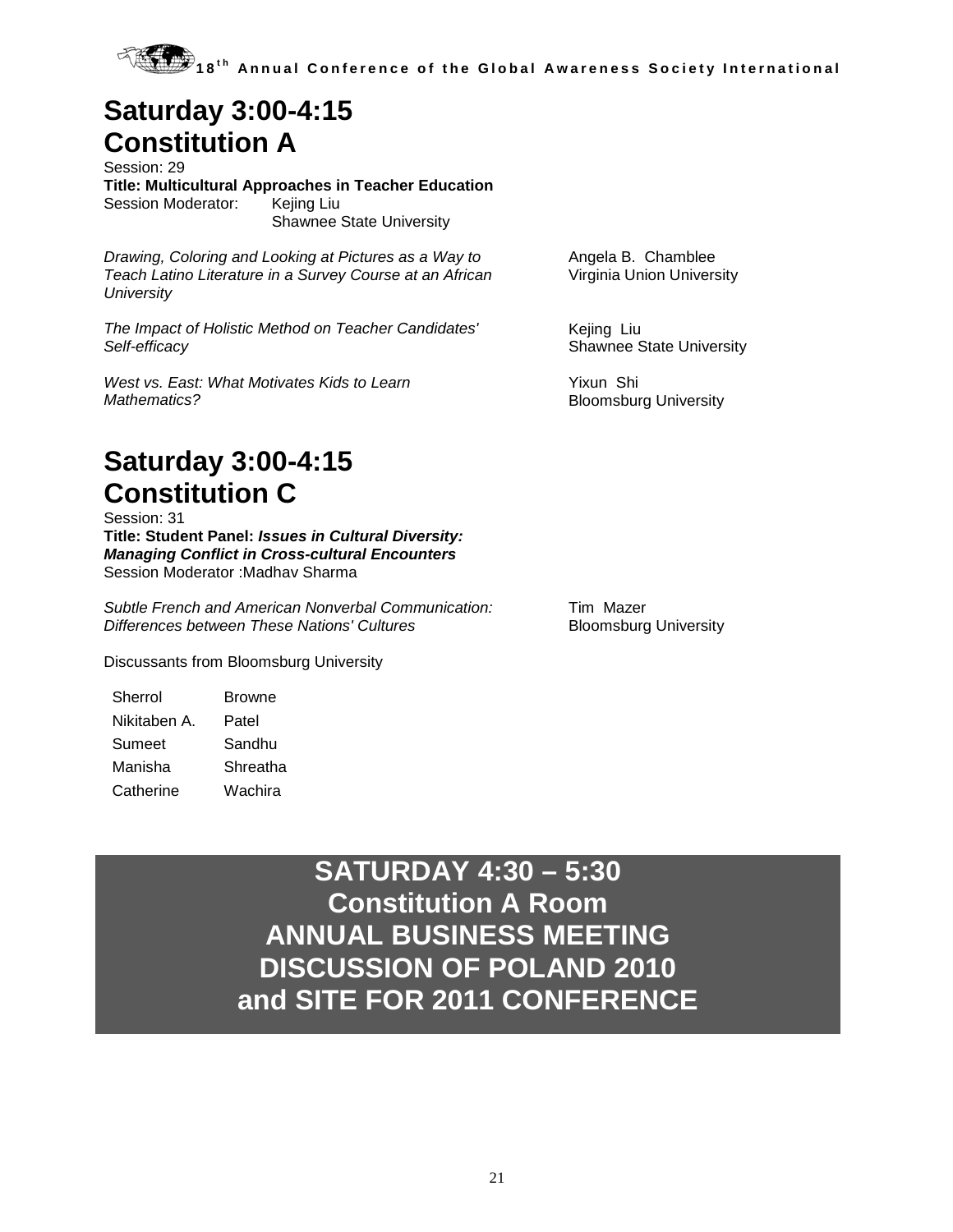#### **SATURDAY 6:30 -9:30 ANNUAL GLOBAL BANQUET PROGRAM AND STUDENT AWARDS TONY CHENG'S RESTAURANT 619 H ST. N.W. (easy walk from Grand Hyatt)**

6:30 – 7:15 Socialize and Slide Show(by Madhav Sharma)

7:15 – 8:30 Traditional Chinese Banquet

8:45-9:15 Mr. Lawrence MacDonald, Vice President of the Center for Global Development, will present the 2009 Keynote Address: *Independent Research and Practical Ideas for Global Prosperity*.

9:15 Student Awards – Dr. Michael Seipel

#### **Conference Speakers**

#### **Dean Orlando L. Taylor, Opening Speaker**

Orlando L. Taylor is currently Vice Provost for Research, Dean of the Graduate School, and Professor of Communications at Howard University. He has held many other positions at Howard, including Dean of its School of Communication and Interim Vice President for Academic Affairs.

Prior to joining the Howard faculty in 1973, Vice Provost Taylor was a faculty member at Indiana University. He also has served as a Visiting Professor at Stanford University, Adjunct Professor at the University of Pittsburgh and Visiting Scholar at the Carnegie Foundation for the Advancement of Teaching.

Dr. Taylor is a national leader in graduate education and within his discipline. He is currently or has served previously as a member of numerous national boards, including the Board of Directors of the Council of Graduate Schools (CGS), for which he served as Board Chair in 2001. He is also a Past President of the Northeastern Association of Graduate Schools and the National Communication Association. He is a former member of the Advisory Committee of the Directorate for Education and Human Resources of the National Science Foundation and of the Advisory Council at the National Institutes of Health. He is also the former president of the Consortium of Social Science Associations and a current member of the Board of Trustees of the University Corporation for Atmospheric Research and the Oak Ridge Associated Universities Board of Directors. He chairs the National Advisory Board for the Center for the Integration of Research, Teaching and Learning, a major NSF-funded center at the University of Wisconsin.

As Graduate Dean at Howard University since 1993, Vice Provost Taylor has played a significant role in assuring Howard's continued national leadership in graduate education. Howard, a richly diverse institution, produces more African American on-campus Ph.D. recipients than any research university in the United States. Vice Provost Taylor is a leader in several national initiatives involving graduate education. He has been a particularly vigorous advocate and spokesperson on topics and issues relating to access and equity in higher education.

Vice Provost Taylor has raised several million dollars in research, training and program development grants from federal and private sources during his career at Howard University. Currently, he serves as PI on major grants from the National Science Foundation to increase the production of minority Ph.D. recipients in science, technology, mathematics and engineering (STEM) and in the social, behavioral and economic (SBE) sciences; as well as from the U.S. Department of Education to develop collaborative academic and research programs between universities in Brazil and in four European Union countries with Howard University and several others in the United States. He is the author of numerous articles, chapters, and books.

Vice Provost Taylor has earned honorary doctorates from Purdue University, Indiana University, The Ohio State University, Hope College and DePauw University. The American Speech-Language-Hearing Association awarded him its highest award, Honors of the Association, and the Alumni Association of the University of Michigan awarded him its Distinguished Service Alumni Award.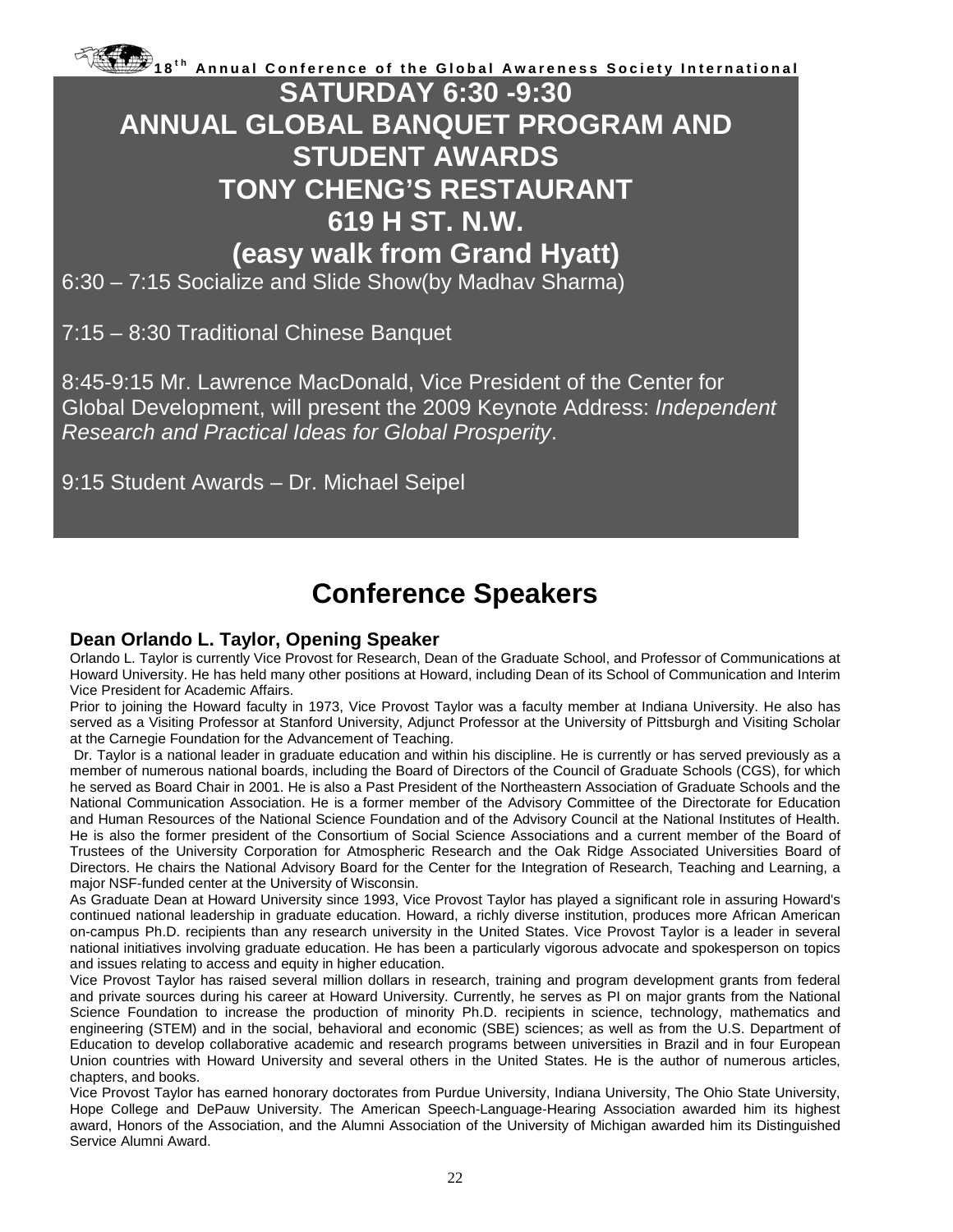Dr. Taylor received his bachelor's degree from Hampton University, master's degree from Indiana University, and Ph.D. degree from the University of Michigan.

#### **Mr. Lawrence McDonald, Global Banquet Speaker**

Mr. MacDonald is Vice President of the **Center for Global Development**. He studied at University of Michigan as a Journalism Fellow (1989-90), completed Intensive study of Mandarin Chinese at Taiwan Normal University (1976-78), and earned a B.A. with High Honors in East Asian Studies from the University of California at Santa Barbara (1976). Lawrence MacDonald works to increase the policy impact of CGD's research and analysis by leading an integrated communications program that includes publications, media relations, government and NGO outreach, events, and online engagement. Before joining the Center in October 2004 he was a senior communications officer at the World Bank where he provided strategic communications advice to chief economists, coordinated the preparation of research publications and created the World Bank Research web site. He was founding editor of the Bank's Policy Research Report series and launched two innovative yet enduring web tools: the Bank's Online Media Briefing Center and the International AIDS Economic Network (IAEN), a virtual community. Prior to that he worked in East and Southeast Asia for 15 years as a reporter and editor for The Asian Wall Street Journal, Agence France Presse, and Asiaweek Magazine.

#### **Dr. David L. Soltz, Global Education Plenary Speaker**

David L. Soltz, Ph.D., became Bloomsburg University of Pennsylvania's 18th president in January 2008. Prior to his appointment as President, Dr. Soltz served as provost and senior vice president for academic affairs at Central Washington **University** 

Active in a number of organizations related to higher education, he served as chair of the Inter-institutional Committee of Academic Officers for the state of Washington's six public baccalaureate institutions and as Central Washington University's representative to the State Higher Education Coordinating Board. For the past four years, he was the State representative on the executive committee of the Northwest Academic Forum.

Dr. Soltz also served on the executive committee of the American Association of State Colleges and Universities (AASCU) Grant Resource Center and was an original member of the implementation committee for the American Democracy Project. Washington Gov. Christine Gregoire appointed him to the Committee on the Education of Students in High Demand Fields. From 1996 to 2001, Dr. Soltz was dean of natural and social sciences at California State University at Los Angeles and, from 1988 to 1996, he chaired the department of biological sciences at California State University, Long Beach. He also was chair of the board of governors of the California Desert Studies Consortium from 1992 until 2001.

As provost or dean, he made official visits to 10 universities in China, often negotiating cooperative agreements for international education opportunities. He's taught courses ranging from freshman seminar and general biology for nonmajors to graduate seminars on ecology and evolutionary biology.

Dr. Soltz earned a bachelor's degree in zoology from the University of California, Berkeley, and a doctoral degree in biology from the University of California, Los Angeles. His research focuses on environmental biology and the population biology of fishes living in stressful environments, such as high temperature and high salinity.

Soltz is a Rotarian and, before moving to Bloomsburg, was a member of the board of the United Way of Kittitas County and the strategic planning and implementation committee of Kittitas Valley Community Hospital

#### **Dr. James E. Mackin, Global Education Plenary Speaker**

James Mackin is Provost and Vice President for Academic Affairs at Bloomsburg University of Pennsylvania, He received his B.S. and M.S. degrees at the University of Michigan in 1977 and 1979, respectively. He went on to receive his Ph.D. in Geophysical Sciences from the University of Chicago in 1983. He became Assistant Professor of Marine Sciences at the State University of New York at Stony Brook in 1984. In 1989 he was promoted to Associate Professor of Marine Sciences and was appointed Director of Undergraduate Studies for the Marine Sciences Research Center at Stony Brook. In 1993 Dr. Mackin was appointed the faculty director of the Environmental Studies Living Learning Center at Stony Brook. He was appointed to the position of Associate Dean for Undergraduate Academic Affairs at Stony Brook in 1997. In July of 1998, Dr. Mackin was selected for the position of Vice President for Academic Affairs at Stillman College, a private Liberal Arts College in Tuscaloosa, Alabama. He held this position until October of 2000, when he was named Dean of University College and Special Assistant to the President for Educational and Academic Development at Prairie View A&M University. In his capacity as Special Assistant to the President, Dr. Mackin led the establishment of many new diversity programs under the Texas Commitment to Prairie View A&M University OCR Priority Plan. In July of 2003, Dr. Mackin moved on to become the Associate Provost at Clayton College & State University, and in July of 2005, Dr. Mackin was named Provost and Vice President for Academic Affairs at Bloomsburg University.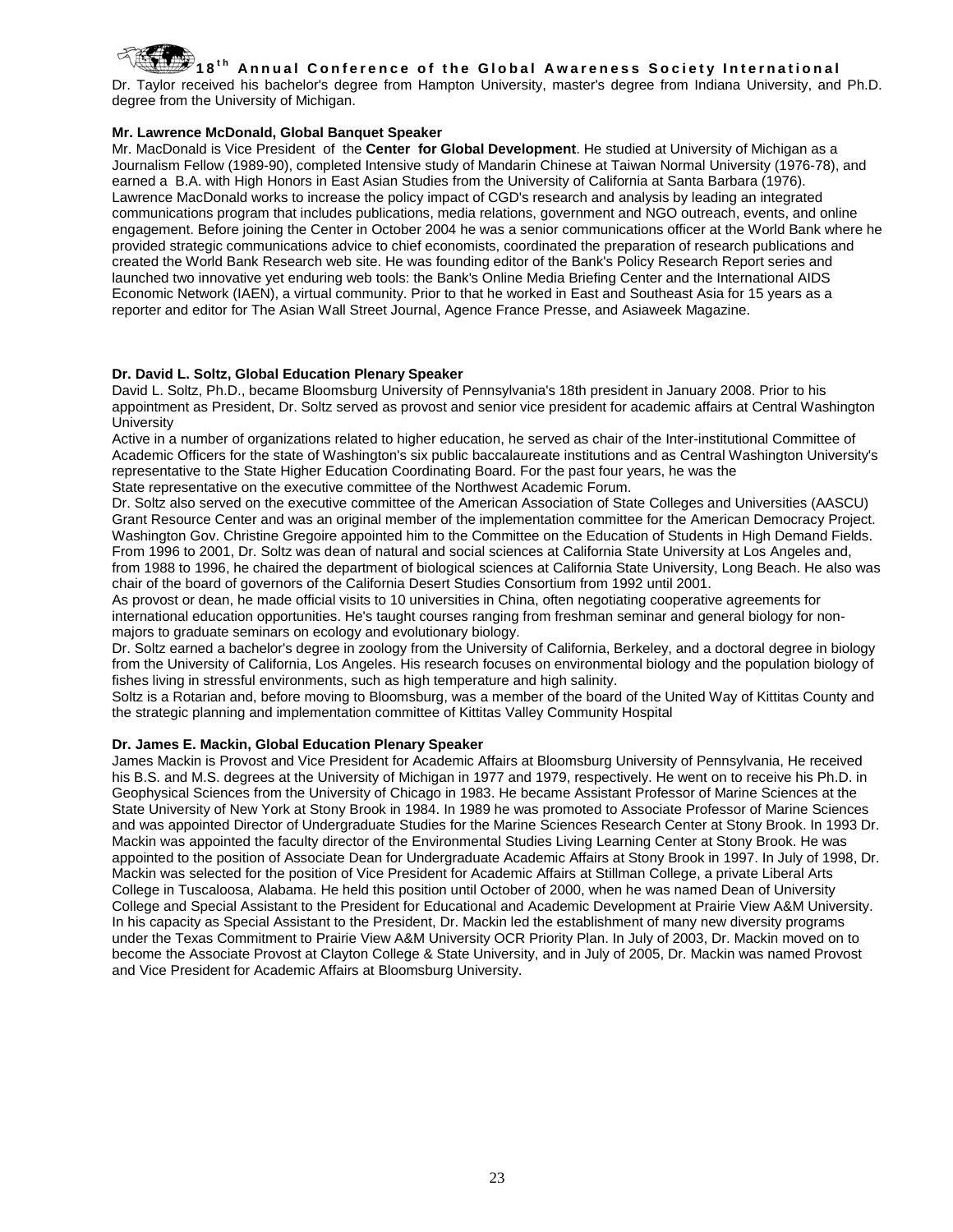

**PLAN AHEAD.....**

#### NINETEENTH ANNUAL CONFERENCE

#### GLOBAL AWARENESS SOCIETY INTERNATIONAL

#### KRAKOW, POLAND

MAY 23-31, 2010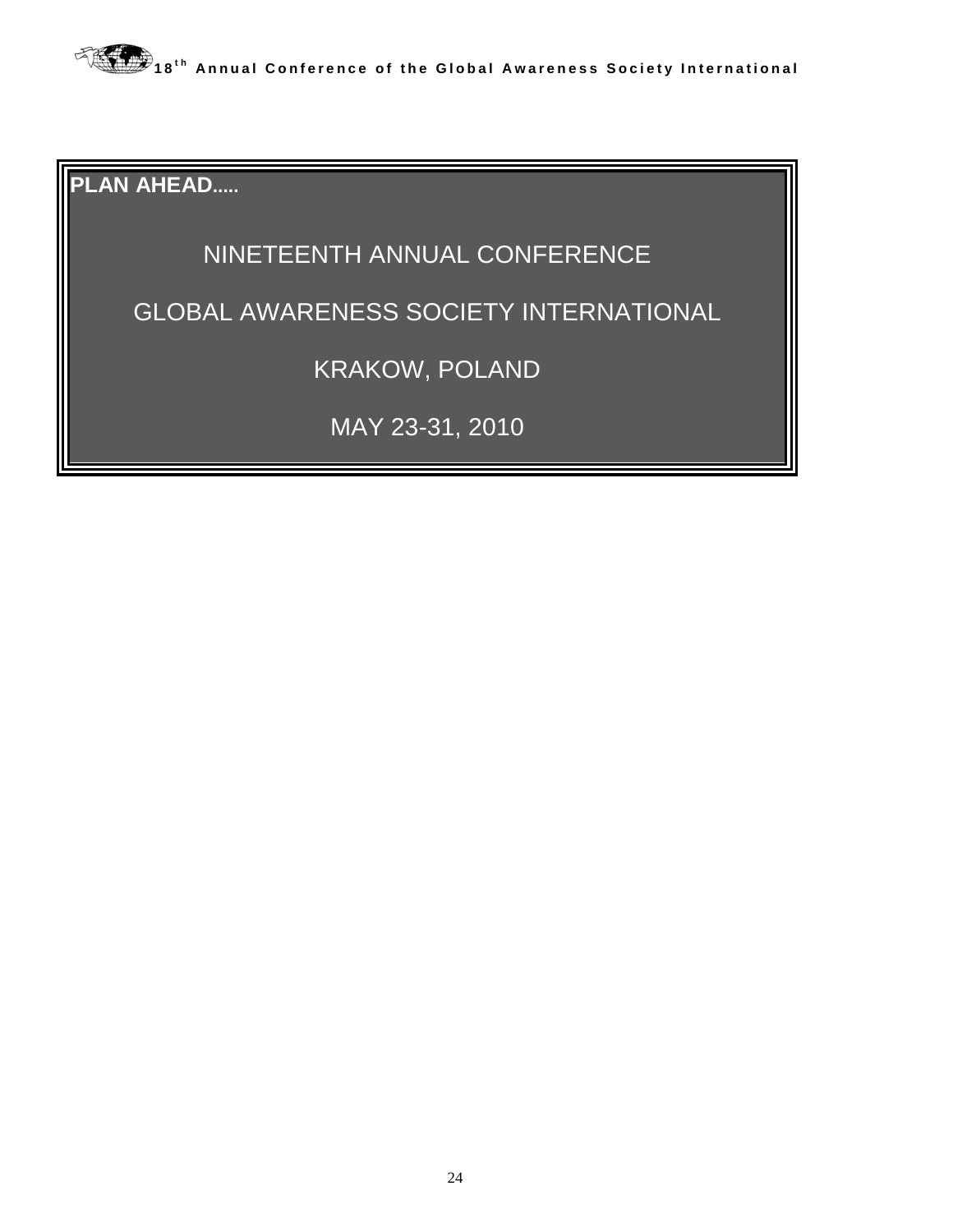

#### **Society Endowed Scholarship Funds**

The Global Awareness Society International, Inc. strives to encourage student research in the many areas related to globalization. Each year the Society provides partial support for students presenting papers at the annual conference. Available scholarships include **The Roh Family Global Awareness Scholarship**, maintained by the Bloomsburg University Foundation; The **Global Awareness Scholarship**, endowed by Chang Shub Roh and maintained by Bloomsburg University's Husky Fund; and the **Leland Stanford McKeeman Global Awareness Scholarship**, endowed by friends and family members of Stan McKeeman and maintained by the Global Awareness Society International, Inc. In addition, the **Crown Products Company** of Metairie Louisiana provides annual scholarship support for student presentations.

The Society welcomes donations to these scholarship funds. Donations or requests for further information should be director to: James C. Pomfret, Treasurer, Global Awareness Society International, 400 East Second Street, Bloomsburg, PA 17815. Email:james.pomfret@epix.net

#### **Global Student Scholars 2009**

**The Chang** *Shub and Myung Ja Roh Global Awareness Scholarship,* administered by the Bloomsburg University Foundation, supported the registration and program fees of the following Bloomsburg University students:

| Raeesa Khan         | <b>Paper Title</b><br>Evaluating the Progress of International Institutions and<br>Their Impact on the Global Economy                                             |
|---------------------|-------------------------------------------------------------------------------------------------------------------------------------------------------------------|
| Michelle R. Sarver  | National Interest vs. Public Interest: The Case of the Iraq<br>War                                                                                                |
| Nicole Baruch       | United Kingdom and United States Cultural and Political<br>Similarities, Differences, and Contributions: A Social Studies<br>Multicultural Global Teaching Lesson |
| Jerome Manley       | Diversity through America's Past Time: A Brief History on<br>Multiculturalism in Major League Baseball                                                            |
| Tim Mazer           | Subtle French and American Nonverbal Communication:<br>Differences between These Nations' Cultures                                                                |
| David Shemilt       | European Football as a Promoter of Globalism and<br>Multiculturalism: Origins and Historical Growth of Football<br>Holligans                                      |
| Shuangshuang Shi    | Foundations of Moral Education in Ancient and Modern<br>China: A Critical Examination                                                                             |
| Joanie Marie Thomas | Lithuanian Deaf Culture                                                                                                                                           |
| Sherrol Browne      | Discussant: Comparative Education: Analysis of USA and<br>the World                                                                                               |
| Nikitaben A. Patel  | Discussant: Issues in Cultural Diversity: Managing Conflict in<br><b>Cross-cultural Encounters</b>                                                                |
| Sumeet Sandhu       | Discussant: Comparative Education: Analysis of USA and<br>the World                                                                                               |
| Manisha Shreatha    | Discussant: Issues in Cultural Diversity: Managing Conflict in<br><b>Cross-cultural Encounters</b>                                                                |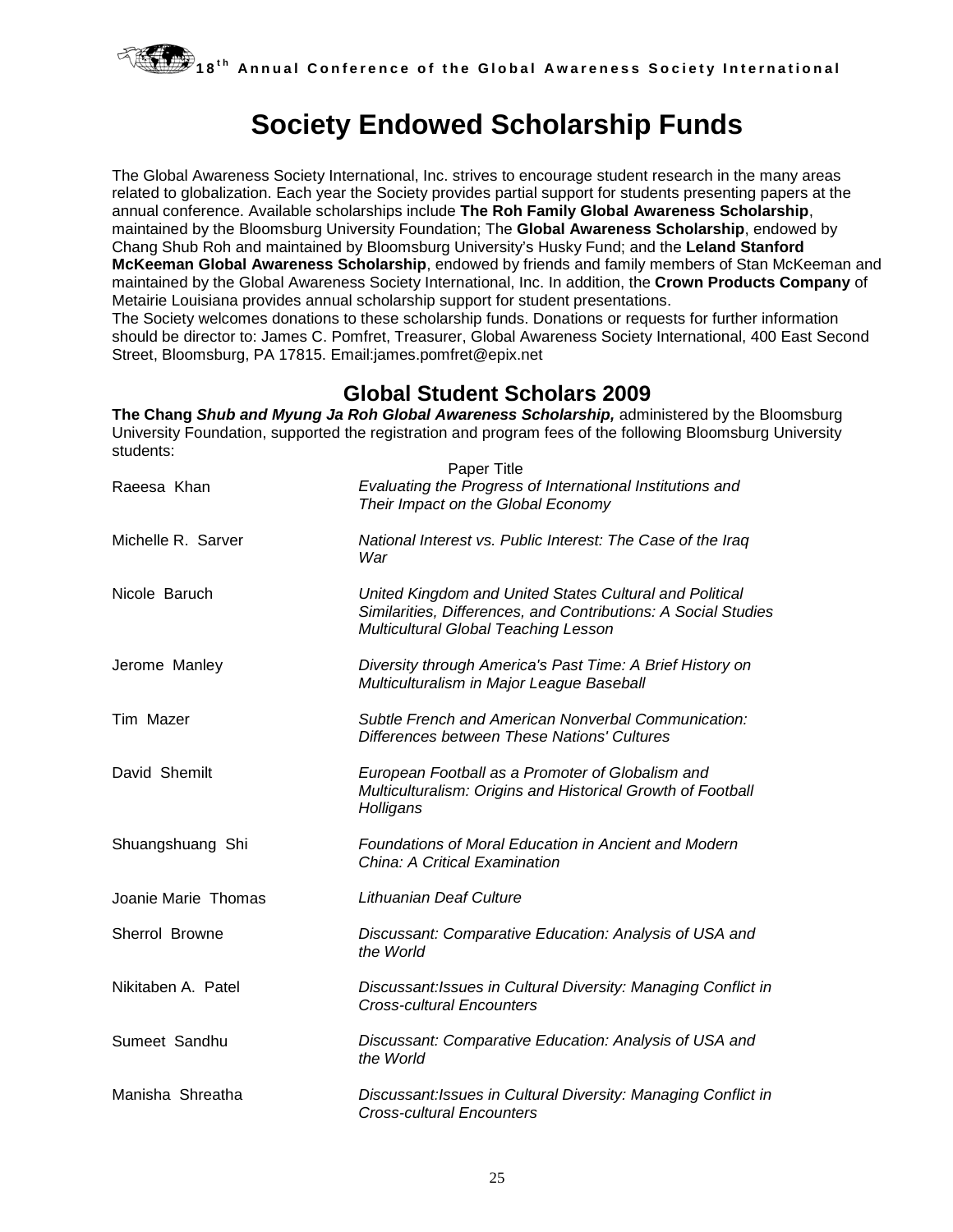

18<sup>th</sup> Annual Conference of the Global Awareness Society International<br>Catherine Wachira *Discussant: Comparative Education: Analysis of USA and* Discussant: Comparative Education: Analysis of USA and *the World*

Jordan Cerra *Prosperity and Inequality: From Sweatshop to Closet*

*The Crown Products Global Awareness Scholarship* is provided by a donation from Mr. Kee H. Lee of the Crown Products Corporation, Metairie, Louisiana and is awarded to the following students:

|                                 | Paper Title                                                      |
|---------------------------------|------------------------------------------------------------------|
| Isson Joseph                    | Poverty in Haiti.                                                |
| <b>Brigham Young University</b> |                                                                  |
| LaDawn Park                     | Mental Health in Ukrainian Orphanage Children.                   |
| <b>Brigham Young University</b> |                                                                  |
| Edward Osei Akoto               | Employee Involvement and Union Outcome: Assessing the Moderating |
| Jackson State University        | Influence of Perceived Inflation.                                |
|                                 |                                                                  |

*The Leland Stanford McKeeman Global Awareness Scholarship* is an endowed memorial scholarship supported by the friends and family of long-time GASI consultant, Stan McKeeman. These funds from the endowment go to support the following students:

| Sapna J. Mendon<br><b>New York University</b>                        | Intimate Partner Violence and Help-seeking Behavior among Ethnic<br>Minorities: Raising Awareness to Provide Culturally Competent Services. |
|----------------------------------------------------------------------|---------------------------------------------------------------------------------------------------------------------------------------------|
| Xiaochen Shi<br>Penn State University                                | The (near) Extinction of the Exotic: An Evaluation of International Tourism<br>and Its Effects on the Local Place.                          |
| Eunice Akoto<br>Jackson State University                             | Federal Spending on the Global War on Terror: Implications for Domestic<br>Policy Implementation.                                           |
| Manasi Pande<br>University of Cambridge-                             | Coping with New Work Roles: Young Girls' Lives and Voices in an Urban<br>Slum in India.                                                     |
| <b>Brittany Hofman</b><br><b>Brigham Young University</b>            | The Impact of Political Conflict on Palestinian Children.                                                                                   |
| Lorna Heppler<br>Marilla Leishman<br><b>Brigham Young University</b> | <b>Gender Empowerment and World Conflict.</b>                                                                                               |
| <b>Tiffany Winder</b><br><b>Brigham Young University</b>             | Women's Security and Gender Empowerment.                                                                                                    |
| <b>Tahlia Cozzens</b><br><b>Brigham Young University</b>             | <b>Gender Empowerment and Health Behaviors</b>                                                                                              |
| Mai Abdul Rahman<br><b>Howard University</b>                         | The Impact of the Israeli Occupation Policies on Palestinian Education                                                                      |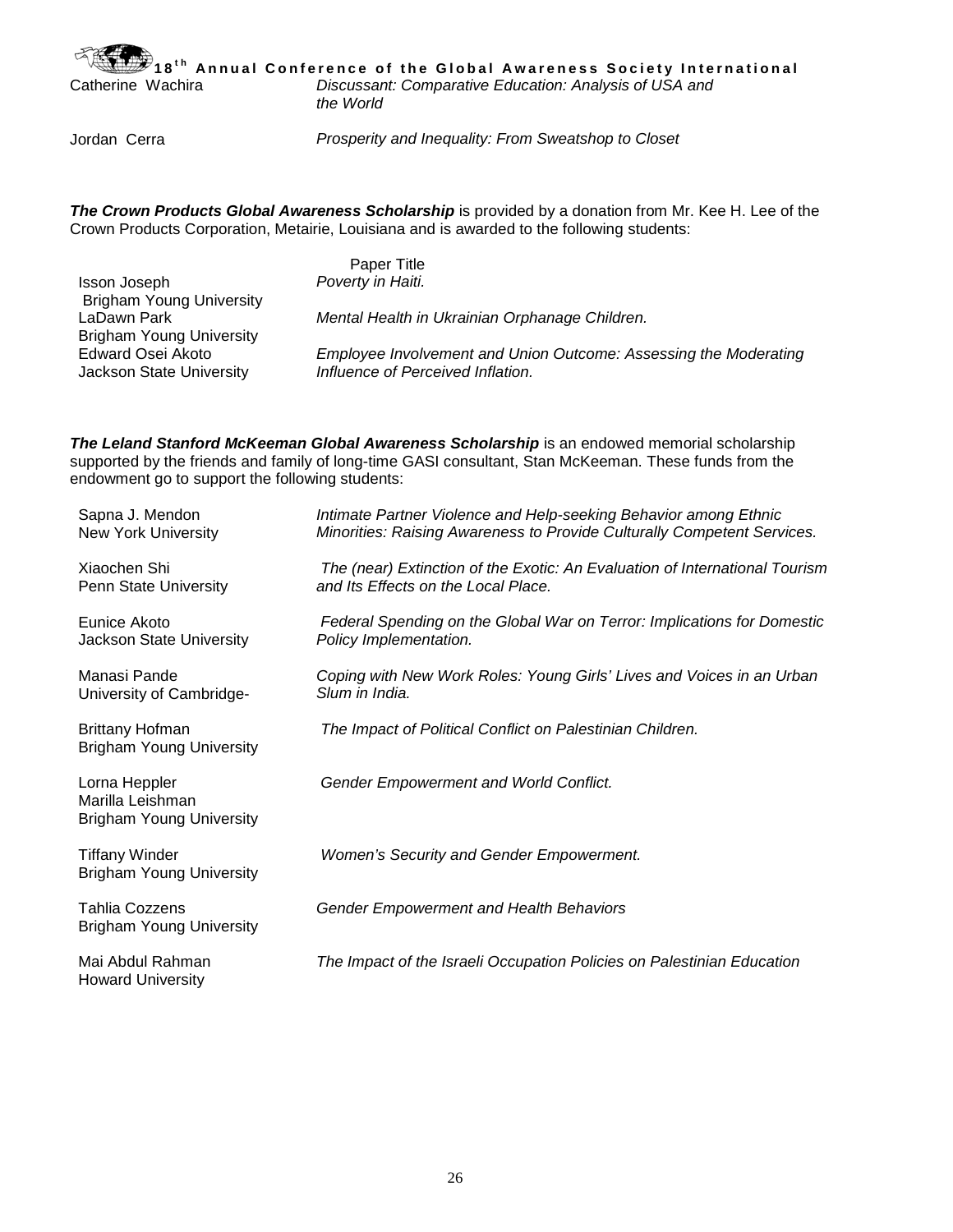### Requirements for Submitting Papers for the 2009 Proceedings

The Global Awareness Society International will publish Conference Proceedings ONLINE format. Papers presented at the 18<sup>th</sup> annual conference in Washington, D.C. are eligible for publication. The Conference Proceedings will be published as an **ON-LINE journal**.

- 1. Only papers presented at the 18<sup>th</sup> Annual Conference will be considered for publication in the *Conference Proceedings*. The editor reserves the right to select only those papers and to review them for appropriate content and format.
- 2. Papers **MUST** be submitted by **August 30, 2009**.
- 3. Papers **MUST** be submitted by email to [gasi@bloomu.edu](mailto:gasi@bloomu.edu) with **GASI Proceedings** in the subject area.
- 4. Maximum length is 12 pages.
- 5. Papers should be submitted as **MS Word files**. Other formats may be accepted. However, authors may incur preparation charges
- 6. Pages should be formatted with mirror margins. Inside should be 1.2" and outside should be .8". Top and bottom should have 1" margins. These are based on the standard 8.5" x 11" paper used in the U.S. Please adjust if a different paper size is used.
- 7. Font should be 12 point Arial with 1.5 line spacing.
- 8. Graphs, tables, and diagrams must properly formatted and be incorporated within the formatted text.
- 9. **No title page should be included**. The title, author, and author's address should appear centered at the top of the first page. An abstract or key words list may be included at the author's discretion.
- 10. Questions may be addressed to: James C. Pomfret, [gasi@bloomu.edu,](mailto:gasi@bloomu.edu) Global Awareness Society International, Bloomsburg University, Bloomsburg, PA 17815. 570-389-5177.
- 11. All papers will be reviewed for eligibility, format, and content.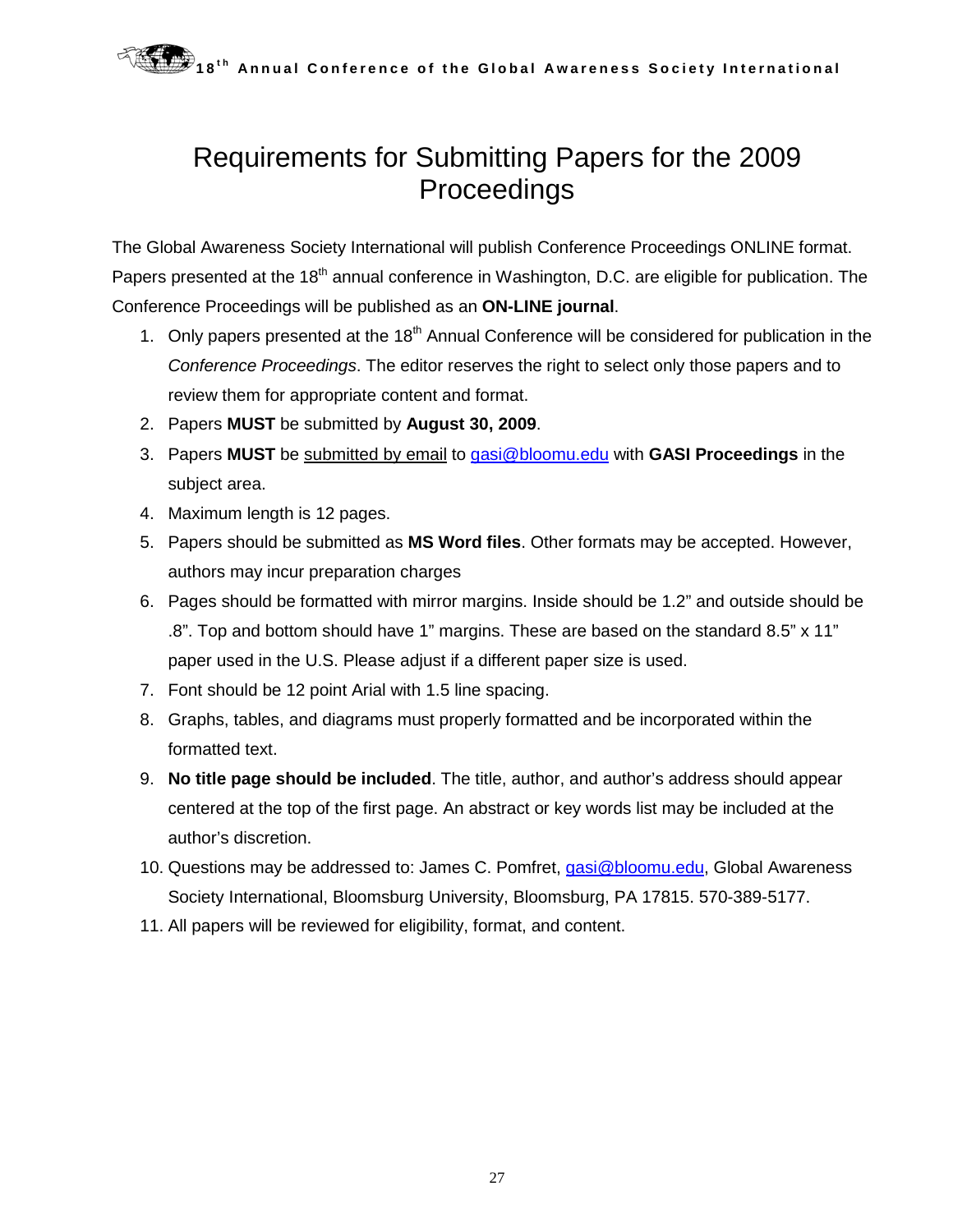|               |               |                  | Session        |
|---------------|---------------|------------------|----------------|
| Last Name     | Given Name    | Day              | Time           |
| Abatena       | Hailu         | Friday, May 22   | 1:00-2:15      |
| Abbott        | Robert        | Saturday, May 23 | 11:15-12:30    |
| Abbott        | Margaret      | Saturday, May 23 | 11:15-12:30    |
| Adams         | Samuel        | Friday, May 22   | 1:00-2:15      |
| Adams         | Samuel        | Saturday, May 23 | 8:30-9:45      |
| Agbango       | George        | Friday, May 22   | 1:00-2:15      |
| Agbango       | George        | Friday, May 22   | 6:00-7:30      |
| Agbango       | George        | Saturday, May 23 | 8:30-9:45      |
| Akoto         | Eunice V.     | Friday, May 22   | 1:00-2:15      |
| Akoto         | Edward Osei   | Friday, May 22   | 2:30-3:45      |
| Ates          | Aylin Ozgur   | Friday, May 22   | 10:30-11:45    |
| Ates          | <b>Burcu</b>  | Saturday, May 23 | 3:00-4:15      |
| Azadarmaki    | Taghi         | Friday, May 22   | 1:00-2:15      |
| Azadarmaki    | Taghi         | Saturday, May 23 | 11:15-12:30    |
| Azadarmaki    | Taghi         | Saturday, May 23 | 8:30-9:45      |
| Badawi        | Ibraham M     | Friday, May 22   | 10:30-11:45    |
| Baruch        | Nicole        | Friday, May 22   | 4:00-5:15      |
| <b>Bauzon</b> | Kenneth E.    | Friday, May 22   | 10:30-11:45    |
| Bedeau        | Koren         | Saturday, May 23 | 8:30-9:45      |
| <b>Birkan</b> | Ibrahim       | Friday, May 22   | 1:00-2:15      |
| <b>Brito</b>  | Edvan         | Saturday, May 23 | 1:30-2:45      |
| Brito         | Edvan         | Saturday, May 23 | 8:30-9:45      |
| <b>Brown</b>  | Shettol       | Friday, May 22   | 2:30-3:45      |
| <b>Brown</b>  | Tanika        | Friday, May 22   | 2:30-3:45      |
| <b>Brown</b>  | Shettol       | Saturday, May 23 | 3:00-4:15      |
| Cerra         | Jordan        | Saturday, May 23 | 11:15-12:30    |
| Chamblee      | Angela B.     | Saturday, May 23 | 3:00-4:15      |
| Chaturvedi    | Arvind        | Saturday, May 23 | 1:30-2:45      |
| Clark         | Gary          | Friday, May 22   | 4:00-5:15      |
| Cong          | Dachang       | Friday, May 22   | 1:00-2:15      |
| Costales      | Leslie D.     | Saturday, May 23 | 1:30-2:45      |
| Cozzens       | Tahlia        | Friday, May 22   | 2:30-3:45      |
| Elliott       | Dawn Richards | Friday, May 22   | 10:30-11:45    |
| Fereshteh     | Huissein      | Friday, May 22   | 4:00-5:15      |
| Galvin        | Ann           | Saturday, May 23 | 1:30-2:45      |
| Camacho-      | Alina         |                  |                |
| Gingerich     |               | Saturday, May 23 | 1:30-2:45      |
| Gizaw         | Tassew S.     | Friday, May 22   | $1:00 - 2:15$  |
| Gomes         | Maria T.      | Friday, May 22   | 10:30-11:45    |
| Gupta         | Srabana       | Saturday, May 23 | 1:30-2:45      |
| Hagen         | Heidrun       | Friday, May 22   | $9:00 - 10:00$ |
| Haleem        | Diane         | Saturday, May 23 | 1:30-2:45      |

#### Presenter Index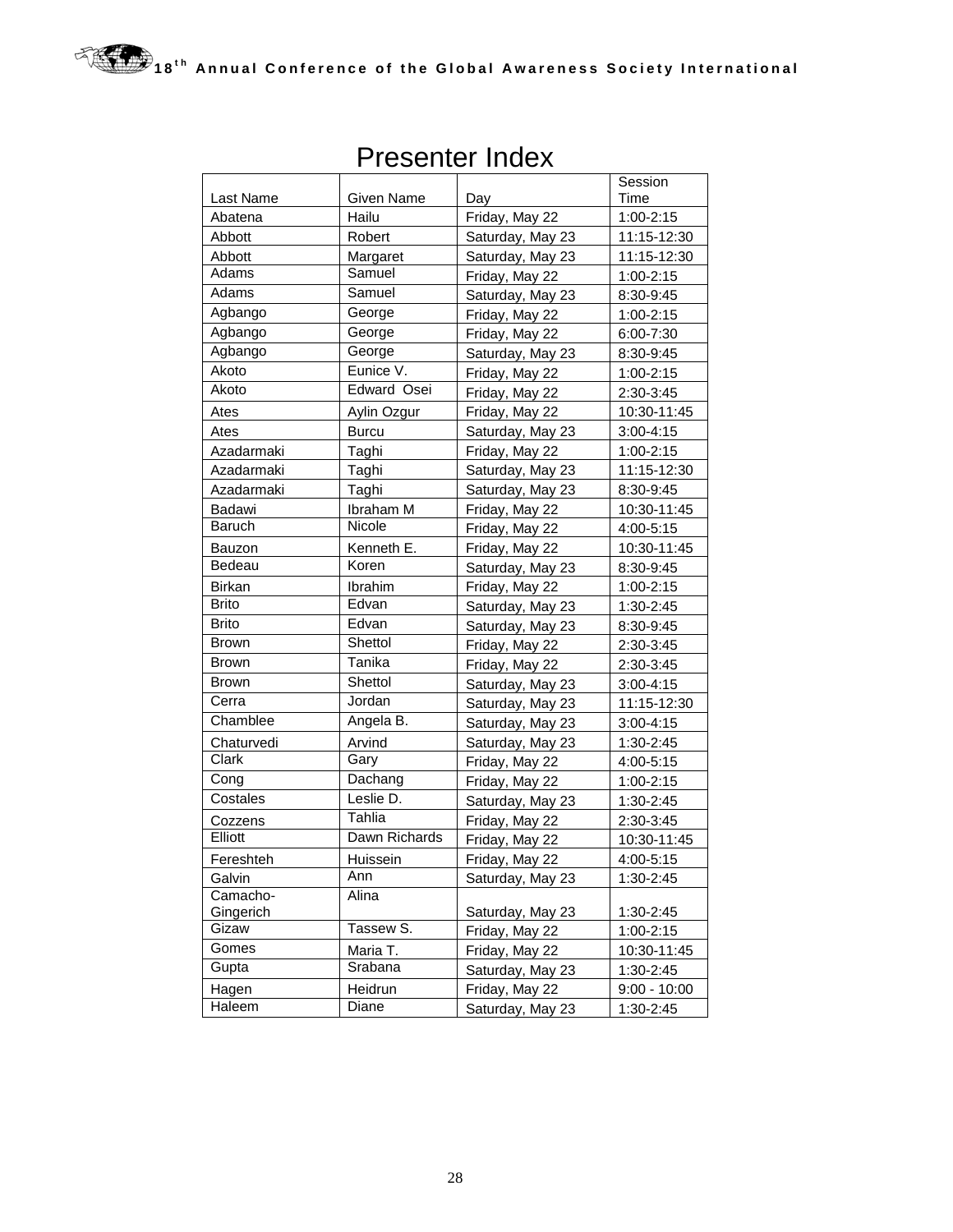

| Heppler       | Lorna           | Saturday, May 23 | 8:30-9:45      |
|---------------|-----------------|------------------|----------------|
| Hofman        | <b>Brittany</b> | Friday, May 22   | 1:00-2:15      |
| Holmes        | Quentin D.      | Friday, May 22   | 10:30-11:45    |
| Huber         | Curvin          | Friday, May 22   | 10:30-11:45    |
| Huber         | James H.        | Saturday, May 23 | 11:15-12:30    |
| Joag          | Shreekant       | Friday, May 22   | 4:00-5:15      |
| Joseph        | Isson           | Friday, May 22   | 10:30-11:45    |
| Kang          | Thomas H.       | Saturday, May 23 | 11:15-12:30    |
| Khan          | Raeesa          | Friday, May 22   | 10:30-11:45    |
| Khan          | Saleem          | Friday, May 22   | 4:00-5:15      |
| Kim           | Jae Hei         | Saturday, May 23 | 11:15-12:30    |
| Kim           | Hee Sook        | Saturday, May 23 | 11:15-12:30    |
| Kingston      | Lindsey         | Friday, May 22   | 1:00-2:15      |
| Kozak         | Metin           | Friday, May 22   | 1:00-2:15      |
| Lara          | Giselle         | Friday, May 22   | 2:30-3:45      |
| Lara          | Giselle         | Saturday, May 23 | $3:00 - 4:15$  |
| Lawson        | Stanley         | Friday, May 22   | 4:00-5:15      |
| Lawson        | Stanley         | Friday, May 22   | $9:00 - 10:00$ |
| Leishman      | Marilla         | Saturday, May 23 | 8:30-9:45      |
| LeVeness      | Frank P.        | Saturday, May 23 | 1:30-2:45      |
| Liu           | Kejing          | Saturday, May 23 | 3:00-4:15      |
| Livingston    | Ivor            | Saturday, May 23 | 11:15-12:30    |
| Lubecka       | Anna            | Saturday, May 23 | 8:30-9:45      |
| Mackin        | James E.        | Saturday, May 23 | 10:00-11:00    |
| Manley        | Jerome          | Friday, May 22   | 2:30-3:45      |
| Maple         | Connie          | Friday, May 22   | 2:30-3:45      |
| Matsuyama     | Yumi            | Saturday, May 23 | 11:15-12:30    |
| Mazer         | Tim             | Saturday, May 23 | 1:30-2:45      |
| McCuddy       | Michael K.      | Friday, May 22   | 1:00-2:15      |
| Mendon        | Sapna           | Friday, May 22   | 4:00-5:15      |
| Mendon        | Sapna           | Saturday, May 23 | 8:30-9:45      |
| Mengistu      | Berhanu         | Friday, May 22   | 1:00-2:15      |
| Meyers        | Ronald          | Saturday, May 23 | 8:30-9:45      |
| Miller        | Joan            | Saturday, May 23 | 1:30-2:45      |
| Mills         | Angela          | Friday, May 22   | 2:30-3:45      |
| Moncada-      |                 |                  |                |
| Davidson      | Lillian         | Friday, May 22   | 10:30-11:45    |
| <b>Myrick</b> | Ann             | Friday, May 22   | 10:30-11:45    |
| Nabila        | Daphne Lariba   | Saturday, May 23 | 1:30-2:45      |
| Nathan        | Jay             | Friday, May 22   | 4:00-5:15      |
| Nathan        | Jay             | Friday, May 22   | $9:00 - 10:00$ |
| Natiamoah     | Kwane           | Friday, May 22   | 2:30-3:45      |
| Natiamoah     | Kwane           | Saturday, May 23 | 3:00-4:15      |
| Nkonya        | Leticia         | Friday, May 22   | 10:30-11:45    |
| Odunsi        | <b>Bennett</b>  | Friday, May 22   | 10:30-11:45    |
| Oh            | Sook Young      | Saturday, May 23 | 11:15-12:30    |
| Omwega        | Collins         | Friday, May 22   | 2:30-3:45      |
| Omwega        | Collins         | Saturday, May 23 | $3:00 - 4:15$  |
| Osahon        | Edigon          | Friday, May 22   | 2:30-3:45      |
| Osahon        | Edigon          | Saturday, May 23 | 3:00-4:15      |
| Palmer        | Ransford        | Friday, May 22   | 10:30-11:45    |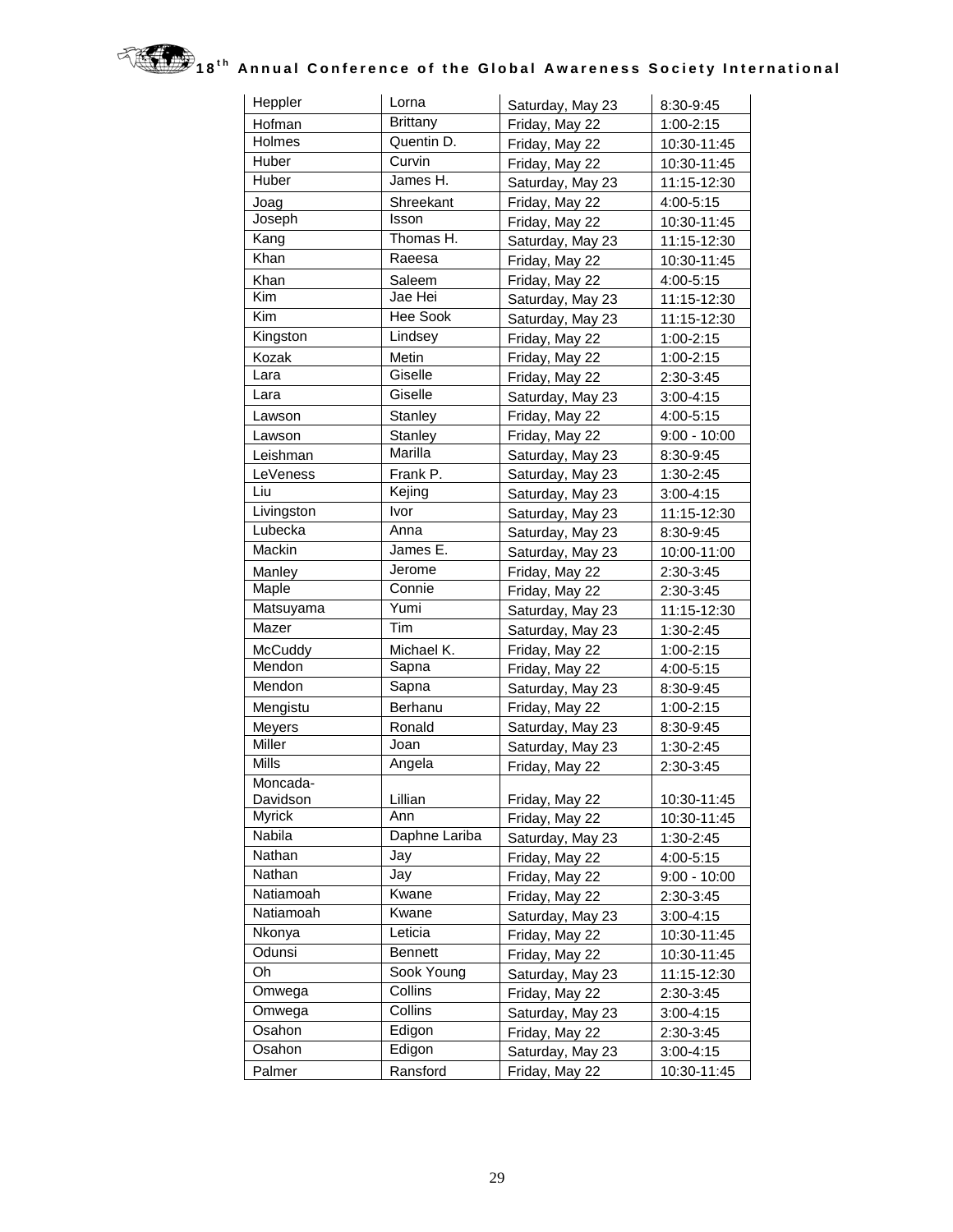| Palmer     | Ransford        | Friday, May 22   | 8:30-9:00      |
|------------|-----------------|------------------|----------------|
| Palmer     | Geoffrey J.     | Friday, May 22   | 2:30-3:45      |
| Pande      | Manasi          | Saturday, May 23 | 1:30-2:45      |
| Pang       | Yanhui          | Saturday, May 23 | 8:30-9:45      |
| Park       | LaDawn          | Friday, May 22   | 2:30-3:45      |
| Park       | Chun Ho         | Saturday, May 23 | 11:15-12:30    |
| Patel      | Nikitaben       | Friday, May 22   | 2:30-3:45      |
| Perriera   | Faith           | Saturday, May 23 | 8:30-9:45      |
| Pinar      | Musa            | Friday, May 22   | 1:00-2:15      |
| Piotrowski | <b>Thaddeus</b> | Saturday, May 23 | 11:15-12:30    |
| Pomfret    | James           | Saturday, May 23 | 10:00-11:00    |
| Rahman     | Mai Abdul       | Friday, May 22   | 1:00-2:15      |
| Reierson   | Gary B.         | Saturday, May 23 | 11:15-12:30    |
| Reviere    | Rebecca         | Saturday, May 23 | 11:15-12:30    |
| Roh        | Chang Shub      | Friday, May 22   | $9:00 - 10:00$ |
| <b>Roh</b> | Chang Shub      | Saturday, May 23 | 11:15-12:30    |
| Roussel    | Linda           | Saturday, May 23 | 1:30-2:45      |
| Sankey     | Sarita M.       | Friday, May 22   | 2:30-3:45      |
| Sarver     | Michelle R.     | Friday, May 22   | 1:00-2:15      |
| Seipel     | Michael M.      | Saturday, May 23 | 8:30-9:45      |
| Sen        | Asim            | Saturday, May 23 | 8:30-9:45      |
| Sharma     | Madhav          | Friday, May 22   | 4:00-5:15      |
| Sharma     | Madhav          | Friday, May 22   | 4:00-5:15      |
| Sharma     | Madhav          | Saturday, May 23 | $3:00 - 4:15$  |
| Sharma     | Madhav          | Saturday, May 23 | $7:00 - 8:00$  |
| Shemilt    | David           | Saturday, May 23 | 1:30-2:45      |
| Shi        | Xiaochen        | Saturday, May 23 | 1:30-2:45      |
| Shi        | Jenny           | Saturday, May 23 | 11:15-12:30    |
| Shi        | Yixun           | Saturday, May 23 | 3:00-4:15      |
| Shi        | Shuangshuang    | Friday, May 22   | $2:30 - 3:45$  |
| Shreatha   | Manisha         | Friday, May 22   | 2:30-3:45      |
| Shreatha   | Manisha         | Saturday, May 23 | $3:00 - 4:15$  |
| Solloway   | Sharon          | Friday, May 22   | 4:00-5:15      |
| Soltz      | David           | Saturday, May 23 | 10:00-11:00    |
| Stackman   | Valerie         | Saturday, May 23 | 11:15-12:30    |
| Taylor     | Orlando L       | Friday, May 22   | 8:30-9:00      |
| Thomas     | Joanie Marie    | Friday, May 22   | 2:30-3:45      |
| Todman     | Lynn            | Saturday, May 23 | 8:30-9:45      |
| Upadhyay   | V.              | Saturday, May 23 | 1:30-2:45      |
| Wachina    | Catherine       | Friday, May 22   | 2:30-3:45      |
| Wachina    | Catherine       | Saturday, May 23 | $3:00 - 4:15$  |
| Wang       | Guishan         | Friday, May 22   | 2:30-3:45      |
| Wang       | Yubing          | Friday, May 22   | 2:30-3:45      |
| Weiter     | Shiyoung Roh    | Saturday, May 23 | 11:15-12:30    |
| Williams   | Melissa         | Friday, May 22   | 10:30-11:45    |
| Winder     | Tiffany         | Saturday, May 23 | 8:30-9:45      |
| Yamanouchi | Midori          | Friday, May 22   | $9:00 - 10:00$ |
| Zemedkun   | Wold            | Friday, May 22   | 10:30-11:45    |
| Zemedkun   | Wold            | Friday, May 22   | $9:00 - 10:00$ |
| Zhang      | Qisi            | Friday, May 22   | 2:30-3:45      |
| Zuberi     | Daniyal         | Friday, May 22   | 2:30-3:45      |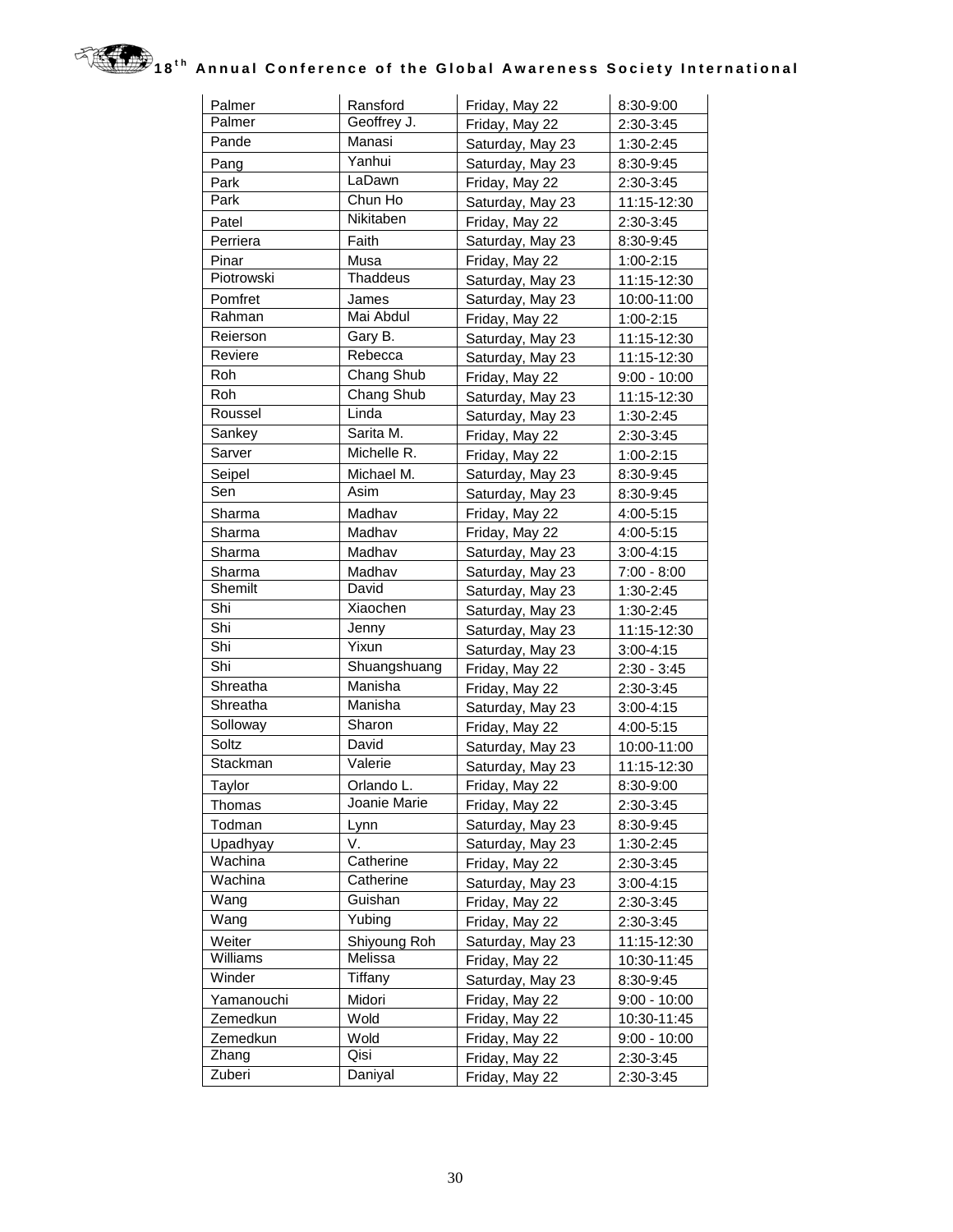#### Global Awareness Society International Presidents

| 1991-1994 | Chang Shub Roh, Bloomsburg University of Pennsylvania   |
|-----------|---------------------------------------------------------|
| 1994-1996 | Daniel B. Lee, Loyola University of Chicago             |
| 1996-1998 | James C. Pomfret, Bloomsburg University of Pennsylvania |
| 1998-2000 | Shah M. Mehrabi, Montgomery College                     |
| 2000-2002 | Asim Sen, St. John Fisher College                       |
| 2002-2004 | Stanley J. Lawson, St. John's University                |
| 2004-2006 | Wold Zemedkun, Norfolk State University                 |
| 2006-2008 | Michael M. Seipel, Brigham Young University             |
| 2008-2010 | Ransford Palmer, Howard University                      |

#### Global Awareness Society International Board of Consultants

Jessica S. Kozloff, Bloomsburg University President Emerita Asim Sen, Saint John Fisher College Stanley Lawson, St. John's University Berhanu Mengistu, Old Dominion University

#### Global Awareness Society International Board of Directors

Heidrun Hagen, Germany Shi Kyung Harrington, Seattle, WA James H. Huber, Bloomsburg University Daniel B. Lee. Loyola University of Chicago Shah Mehrabi, Montgomery College Lewis A. Mennerick, University of Kansas Mehrangiz Najafizadeh, University of Kansas Geoffrey J. Palmer, Bowie State University James C. Pomfret, Bloomsburg University Chang Shub Roh, Bloomsburg University Wold Zemedkun, Norfolk State University